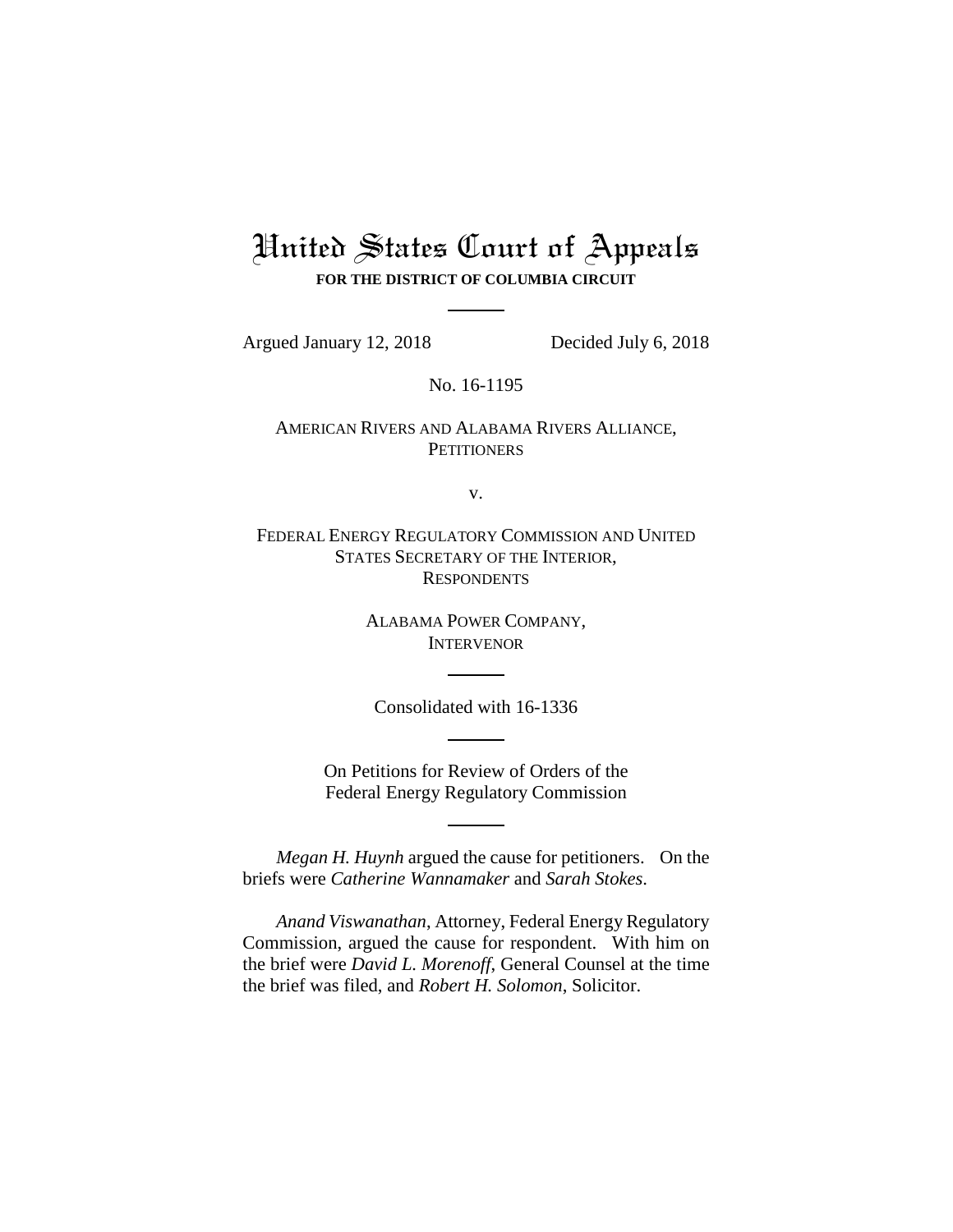*Allen M. Brabender*, Attorney, U.S. Department of Justice, argued the cause for respondent the Secretary of the Interior. With him on the brief was *Eric Grant*, Deputy Assistant Attorney General. *David C. Shilton* and *Robert J. Lundman*, Attorneys, entered appearances.

*James A. Byram Jr.*, *James H. Hancock Jr.*, *Jason B. Tompkins*, *Peter D. Keisler*, and *C. Frederick Beckner III* were on the brief for intervenor Alabama Power Company.

Before: SRINIVASAN and MILLETT, *Circuit Judges*, and SENTELLE, *Senior Circuit Judge*.

MILLETT, *Circuit Judge*, and SENTELLE, *Senior Circuit Judge*: Many portions of Alabama's and Georgia's Coosa River ecosystem are in fragile condition after, among other things, decades of power plant operations and development. In 2013, the Federal Energy Regulatory Commission granted the Alabama Power Company a 30-year license to continue power generation on a portion of the Coosa River. A review of the licensed project's impact on the environment and endangered species documented that the project would cause a 100% take of multiple endangered mussels, a large loss of indigenous fish, and perilously low dissolved oxygen levels for substantial periods of time.

Nevertheless, the Commission concluded that licensing the generation project would have no substantial impact on either the River's ecological condition or endangered species. In doing so, the Commission declined to factor in the decades of environmental damage already wrought by exploitation of the waterway for power generation and that damage's continuing ecological effects. Because the Commission's environmental review and a biological opinion it relied on were unreasoned and unsupported by substantial evidence, the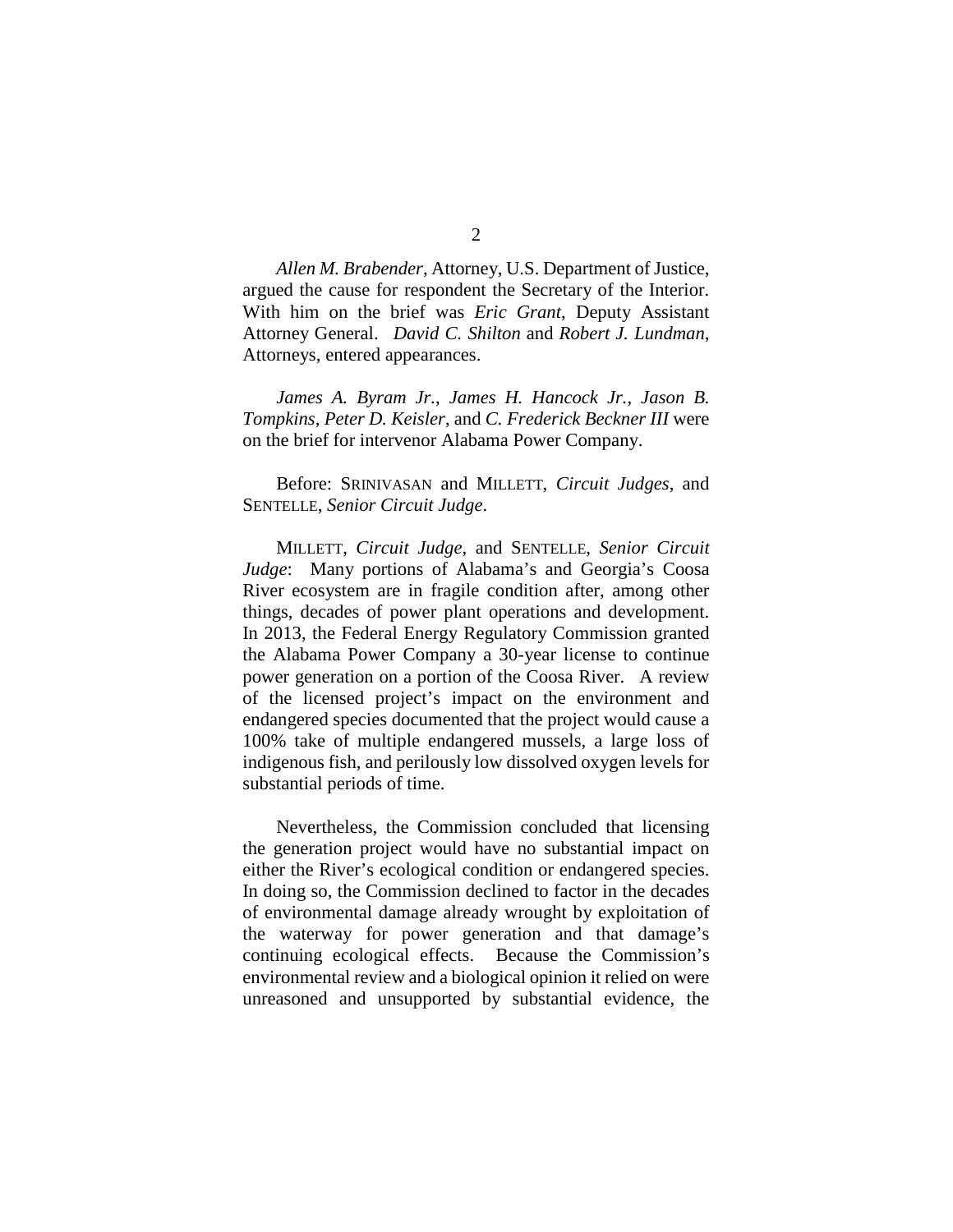Commission's issuance of the license was arbitrary and capricious. Accordingly, we dismiss the first petition for review, grant the second petition for review, vacate the licensing decision, and remand for further proceedings consistent with this opinion.

## **I**

#### **A**

This case implicates three intersecting statutory schemes, all of which are designed to force federal agencies to carefully assess and address the environmental impacts of large-scale development projects.

**1.** The Federal Power Act, 16 U.S.C. § 791 *et seq.*, charges the Federal Energy Regulatory Commission with licensing the development, improvement, and operation of hydroelectric projects along navigable waterways. No license may be issued unless the Commission first determines that the proposed project "will be best adapted to a comprehensive plan for improving or developing" the relevant waterways. *Id.* § 803(a)(1); *see also id.* § 797(e). In making that judgment, the Commission must give "equal consideration to the purposes of energy conservation, the protection, mitigation of damage to, and enhancement of, fish and wildlife (including related spawning grounds and habitat), the protection of recreational opportunities, and the preservation of other aspects of environmental quality." *Id.* § 797(e).

When an existing license holder seeks to renew its license, "the Commission shall  $***$  take into consideration  $***$  (A) [t]he existing licensee's record of compliance with the terms and conditions of the existing license [and] (B) [t]he actions taken by the existing licensee related to the project which affect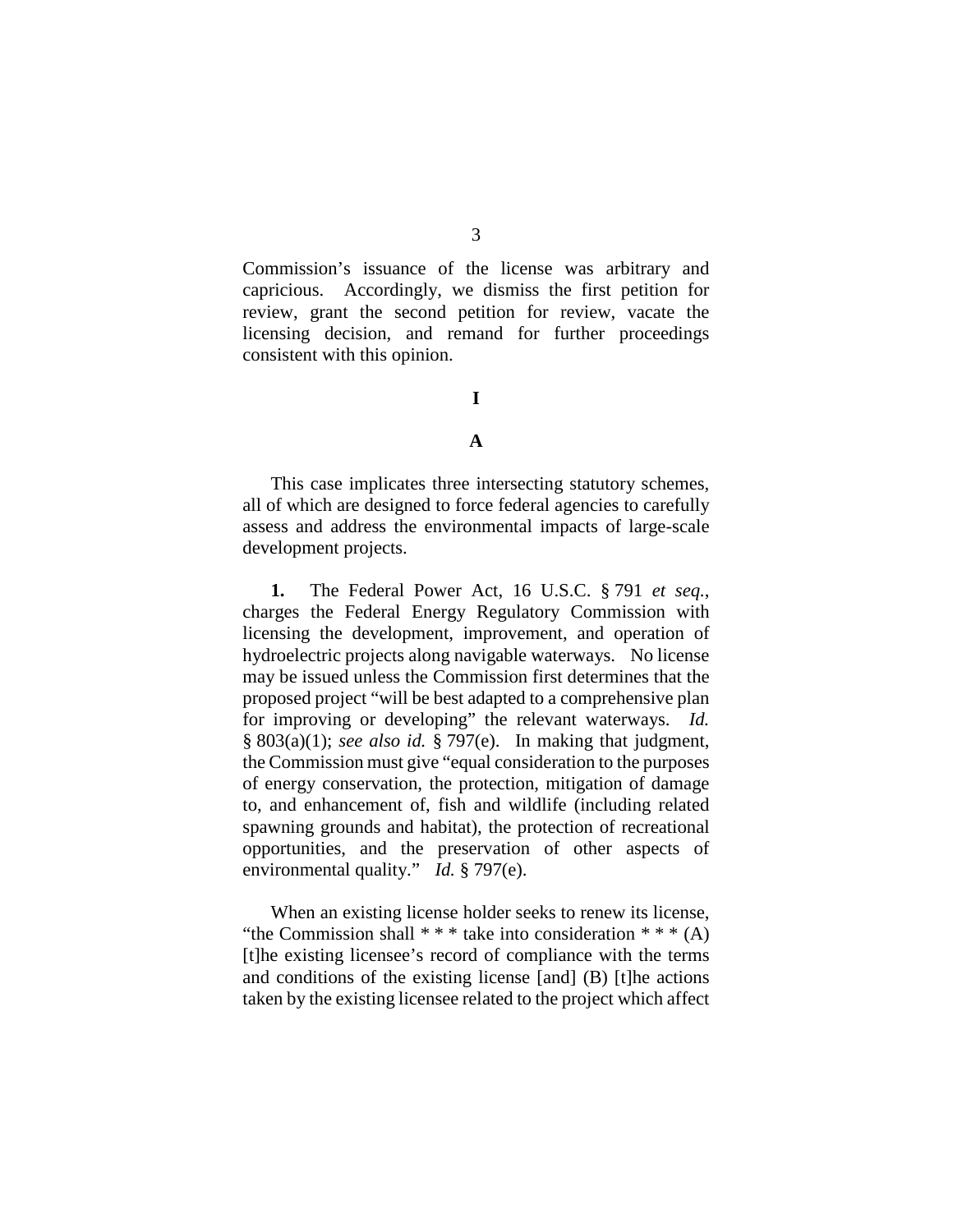the public." 16 U.S.C.  $\S 808(a)(3)(A)$ –(B). And whether issuing the first license for a project or relicensing an ongoing project, the Commission must equally advance the Federal Power Act's multifaceted purposes and ensure that the licensed project is the most viable option for developing a waterway. *Id.* §§ 797(e), 803(a)(1)(2). While a relicensing decision is under review, the Commission also must maintain the powergeneration status quo by temporarily extending the expired license on its original terms and conditions. *Id.* § 808(a)(1).

**2.** The National Environmental Policy Act ("NEPA"), 42 U.S.C. § 4321 *et seq.*, obligates federal agencies to analyze the environmental consequences of proposed major federal actions and to factor those impacts into its decisionmaking. Under NEPA, agencies may first conduct an Environmental Assessment ("Assessment") to determine whether the proposed federal action will significantly impact the quality of the human environment. 40 C.F.R. §§ 1501.4; 1508.9(a). If that Assessment reveals that the environmental consequences of the agency's proposed action will not be significant, the agency must issue a "[f]inding of no significant impact," explaining why the agency action will not significantly affect the environment. *Id.* §§ 1508.9; 1508.13. But if the Assessment demonstrates that significant effects could result, the agency must prepare an Environmental Impact Statement, 42 U.S.C. § 4332(C), describing a "range of alternatives" and explaining how the agency's ultimate decision will comply with environmental laws and policies, 40 C.F.R. § 1502.2.

**3.** The Endangered Species Act ("ESA"), 16 U.S.C. § 1531 *et seq.*, broadly protects endangered and threatened animal and plant species as well as their habitats. The Department of the Interior's Fish and Wildlife Service ("Service") is charged with administering the Act. *See* 50 C.F.R. § 402.01(b). Once the Service lists a species as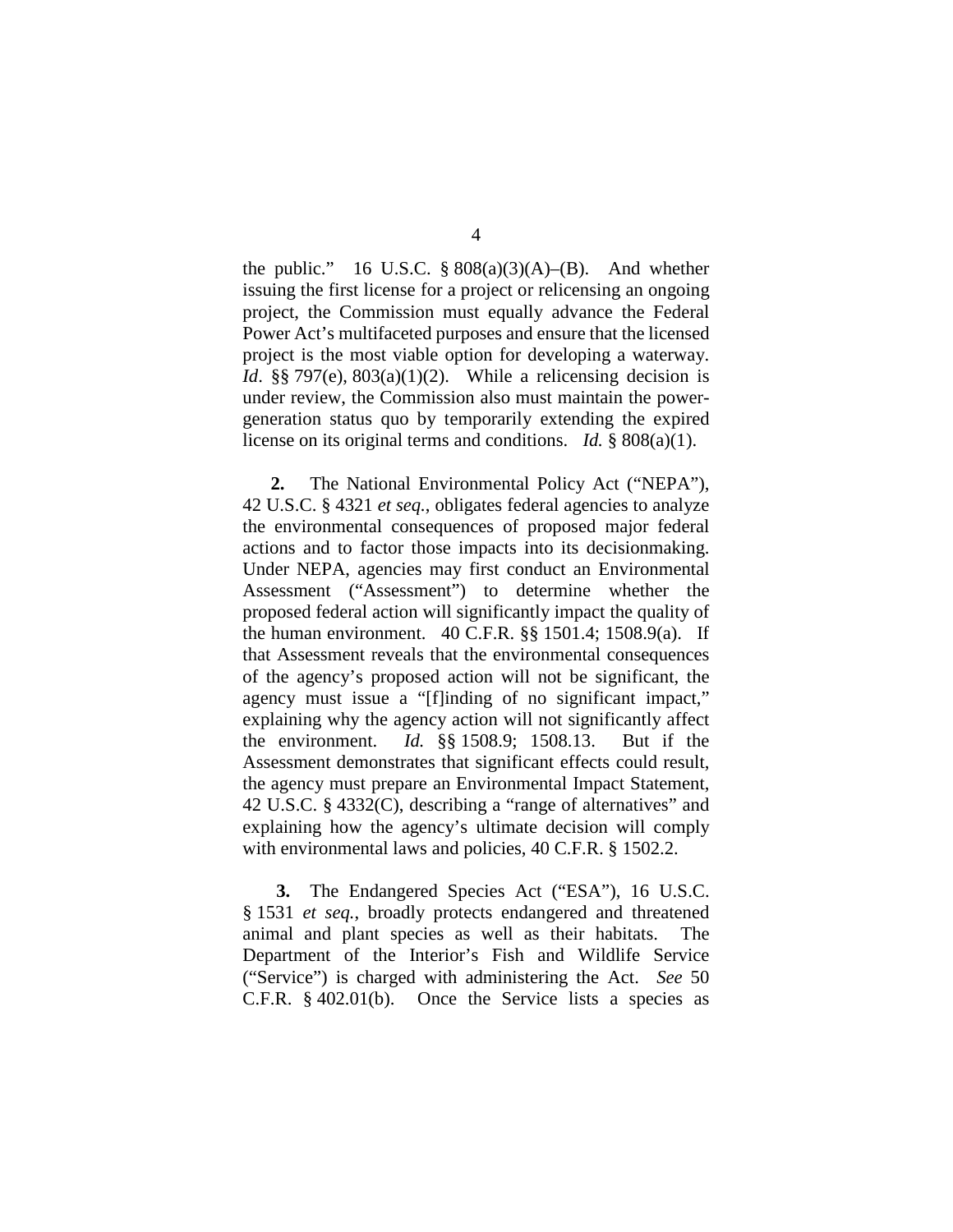threatened or endangered, the Endangered Species Act requires "[e]ach federal agency," in consultation with the Service, to ensure that any action "authorized, funded, or carried out by such agency  $**$  is not likely to jeopardize the continued existence of any endangered species or threatened species or result in the destruction or adverse modification of [the] habitat of such species[.]" *Id.* § 1536(a)(2).

As part of that inter-agency consultation process, the Service will issue a "biological opinion" that explains whether "the action, taken together with cumulative effects, is likely to jeopardize the continued existence of listed species[.]" 50 C.F.R.  $\S$  402.14(g)(4). If the Service determines that the agency action is not likely "to jeopardize the continued existence of any species," 16 U.S.C.  $\S$  1536(a)(2), but will result in the "incidental taking" of some members of the listed species, the biological opinion must spell out "the impact of such incidental taking on the species," describe "reasonable and prudent measures \* \* \* necessary or appropriate to minimize such impact," and set "the terms and conditions (including, but not limited to, reporting requirements) that must be complied with" for the agency action to go forward, *id.* § 1536(b)(4)(C); *see* 50 C.F.R. § 402.14(i). The Endangered Species Act defines "take" broadly, meaning "to harass, harm, pursue, hunt, shoot, wound, kill, trap, capture, or collect" any listed species. 16 U.S.C*.* § 1532(19).

## **B**

## **1**

The Coosa River Basin spreads across about 10,161 square miles in Alabama, Georgia, and Tennessee. The Coosa River is formed by the confluence of the Oostanaula and Etowah Rivers near Rome, Georgia, and it flows 267 miles south where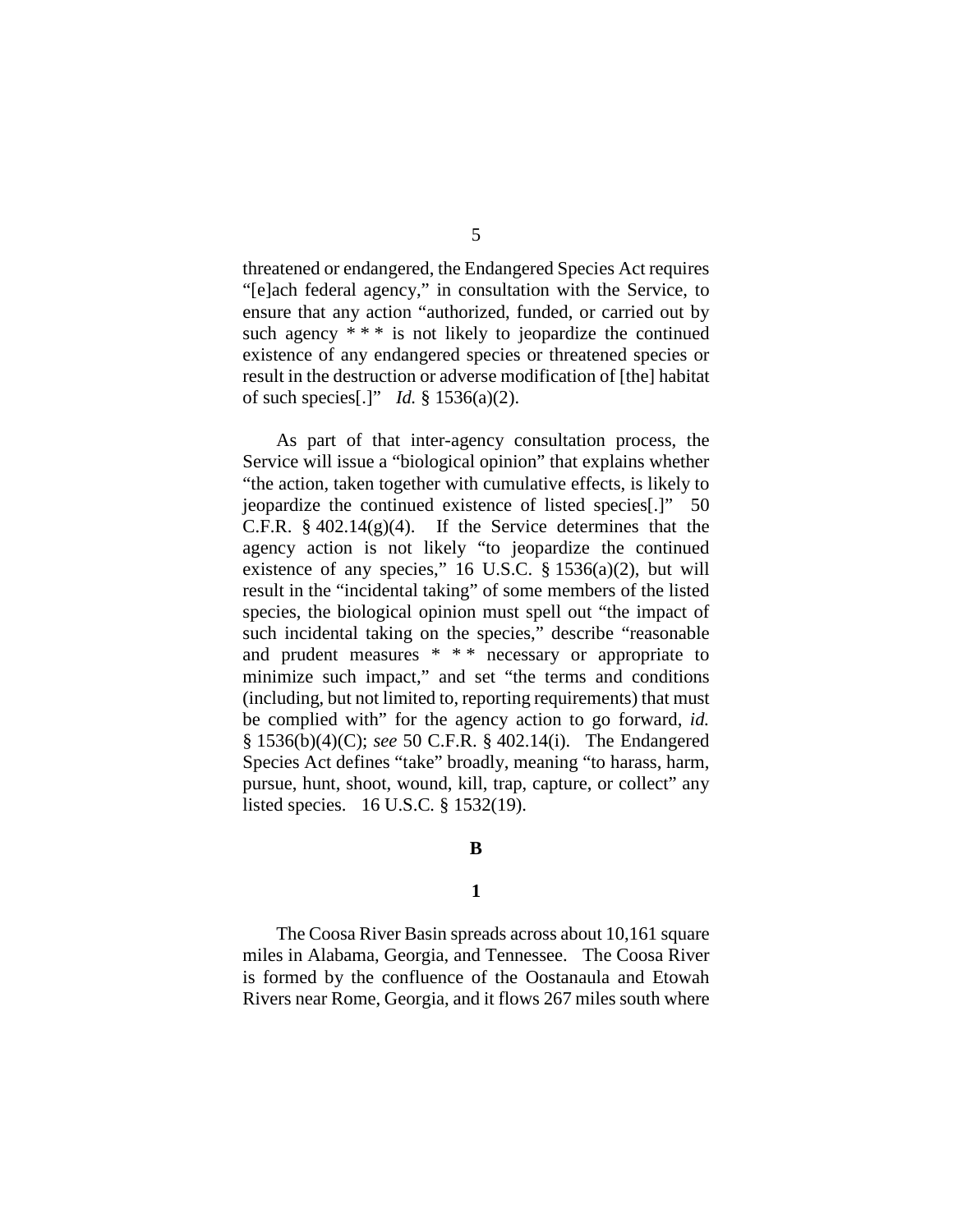it meets with the Tallapoosa River in Alabama. *Order Issuing New License*, 143 FERC ¶ 61,249 P 8 (2013) ("*Licensing Order*"). The Coosa River is a highly regulated waterway with nine hydropower and storage developments controlling its flow. Each of those developments is operated by either the Alabama Power Company or the United States Army Corps of Engineers.

Alabama Power operates seven hydroelectric generator and storage developments along waterways located primarily in Alabama. The Company's developments on the Coosa River ("the Coosa Project") are at the center of this dispute. From upstream to downstream, the developments are: (1) Weiss; (2) H. Neely Henry; (3) Logan Martin; (4) Lay; (5) Mitchell; (6) Jordan; and (7) Bouldin. The Army Corps of Engineers operates an additional five developments along the same waterways and extending into neighboring States, none of which are directly at issue in this case.

The Coosa Project traces its roots back to the 1920s, when the Mitchell and Jordan hydropower plants were licensed and constructed. The Army Corps of Engineers oversaw the projects with the goal of developing the Alabama-Coosa River system to support navigation, flood control, and hydroelectric power generation.

Some three decades later, Congress suspended federal hydropower development of the Coosa River in favor of private development under licenses issued by the federal government. Alabama Power received its first Coosa River license in 1957 and proceeded to construct and operate five additional developments.

## 6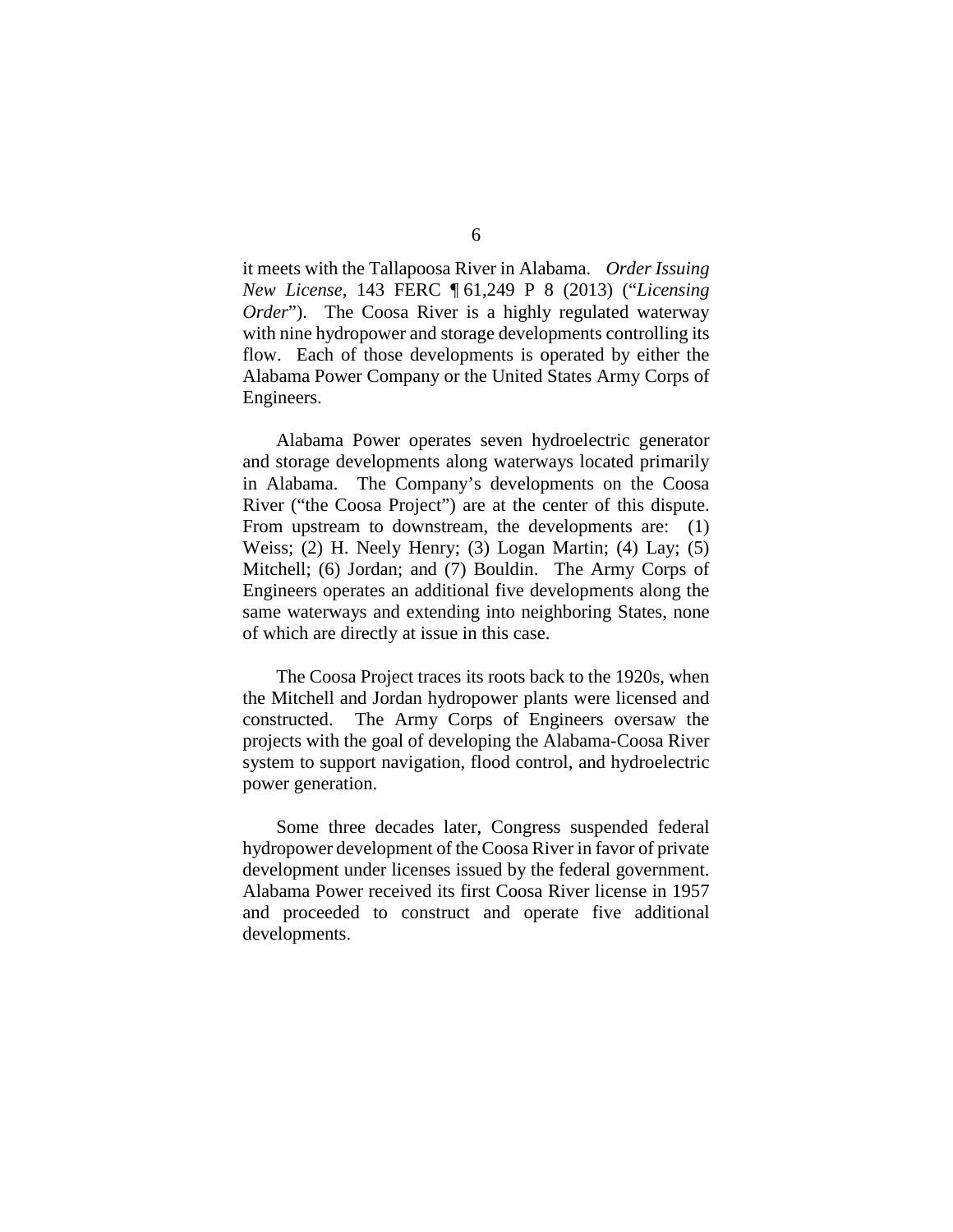7

**2**

Licenses for the original Coosa Project, as well as for Mitchell and Jordan hydropower plants, were all scheduled to expire on July 31, 2007. Two years before that deadline, Alabama Power tendered its application for relicensing of all of its developments, as required by 16 U.S.C.  $\S$  808(c)(1). In its application, Alabama Power sought to consolidate all of the projects into a single license. The Commission published a notice of the license application in the Federal Register in June 2008, indicating that "the application was ready for environmental analysis" and soliciting protests, comments, and recommendations. *Licensing Order* at P 5. A number of public and private conservation and natural resource stakeholders timely intervened, including Alabama Rivers Alliance, American Rivers, Atlanta Regional Commission, American Whitewater, Coosa River Paddling, and World Wildlife Fund (collectively, the "Conservation Groups").

Eighteen months after the Federal Register notice, the Commission issued its final Environmental Assessment on the license application. That Assessment concluded that the relicensing decision did not constitute a major federal action significantly affecting the environment, and so the Commission issued a "Finding of No Significant Impact." *See*  40 C.F.R. § 1508.13.

Two and a half years later, in June 2012, the Fish and Wildlife Service issued its Biological Opinion analyzing the impact of renewing the license on endangered and threatened species in the project area, with particular focus on the Coosa River's nine listed species and twelve critical habitats. *See generally Biological Opinion for the Relicensing of Alabama Power Company's Coosa River Hydroelectric Project* (2012) ("Biological Opinion"). The Biological Opinion concluded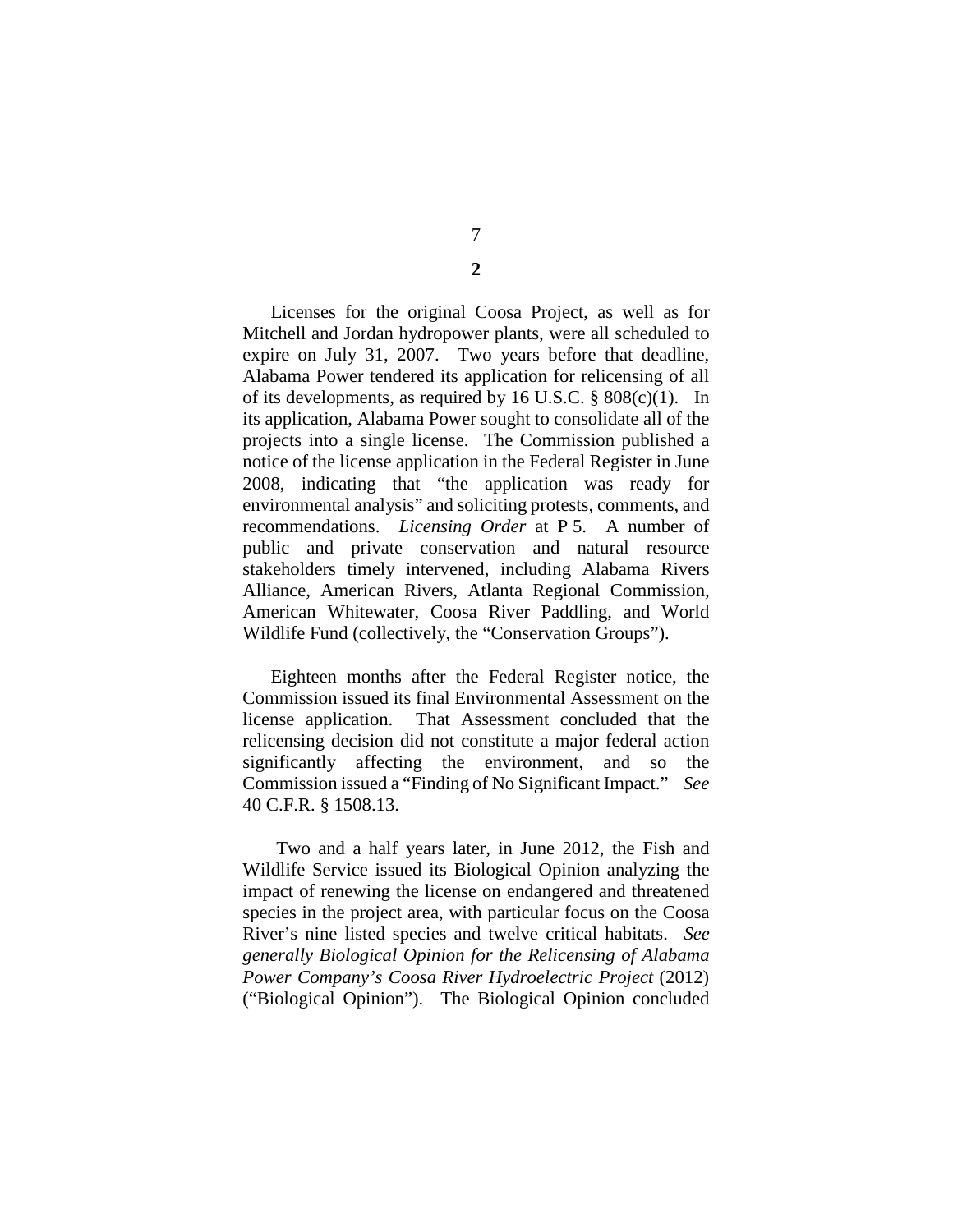that relicensing the project was not likely to "jeopardize" any threatened or listed species, nor destroy or deleteriously affect any critical habitats. Biological Opinion at 89–90.

On June 20, 2013, the Commission granted Alabama Power a new 30-year license to continue operating the now-<br>combined Coosa Project. Both the Commission's final Both the Commission's final Environmental Assessment and the Service's Biological Opinion were incorporated, without change, into the license. *See Licensing Order* at PP 200–214, Appendix B. The license imposed several terms and conditions on Alabama Power's operations, including as most relevant here, the duty to (i) implement "aeration" measures to achieve a constant minimum dissolved oxygen level of 4.0 milligrams per liter ("mg/L") at each development "at all times," (ii) enhance dissolved oxygen levels at Logan Martin during periods of non-generation to protect certain listed aquatic species, (iii) incorporate waterquality monitoring measures prescribed by the Alabama Department of Environmental Management, and (iv) conduct surveys of aquatic species to ensure no further decline of threatened and endangered mussels and snails. *Id*. at PP 72– 73.

Several parties, including the Conservation Groups and Alabama Power, timely sought rehearing of the Licensing Order. The Commission denied the Conservation Groups' rehearing request in full. But it granted Alabama Power's request, materially slackening Alabama Power's duty to maintain the required levels of dissolved oxygen. In particular, the Commission provided that the prescribed water quality standards, including the maintenance of dissolved oxygen levels, would apply only when the hydroelectric developments were actually generating power. *Order on Rehearing and Clarification and Dismissing Request for Stay*,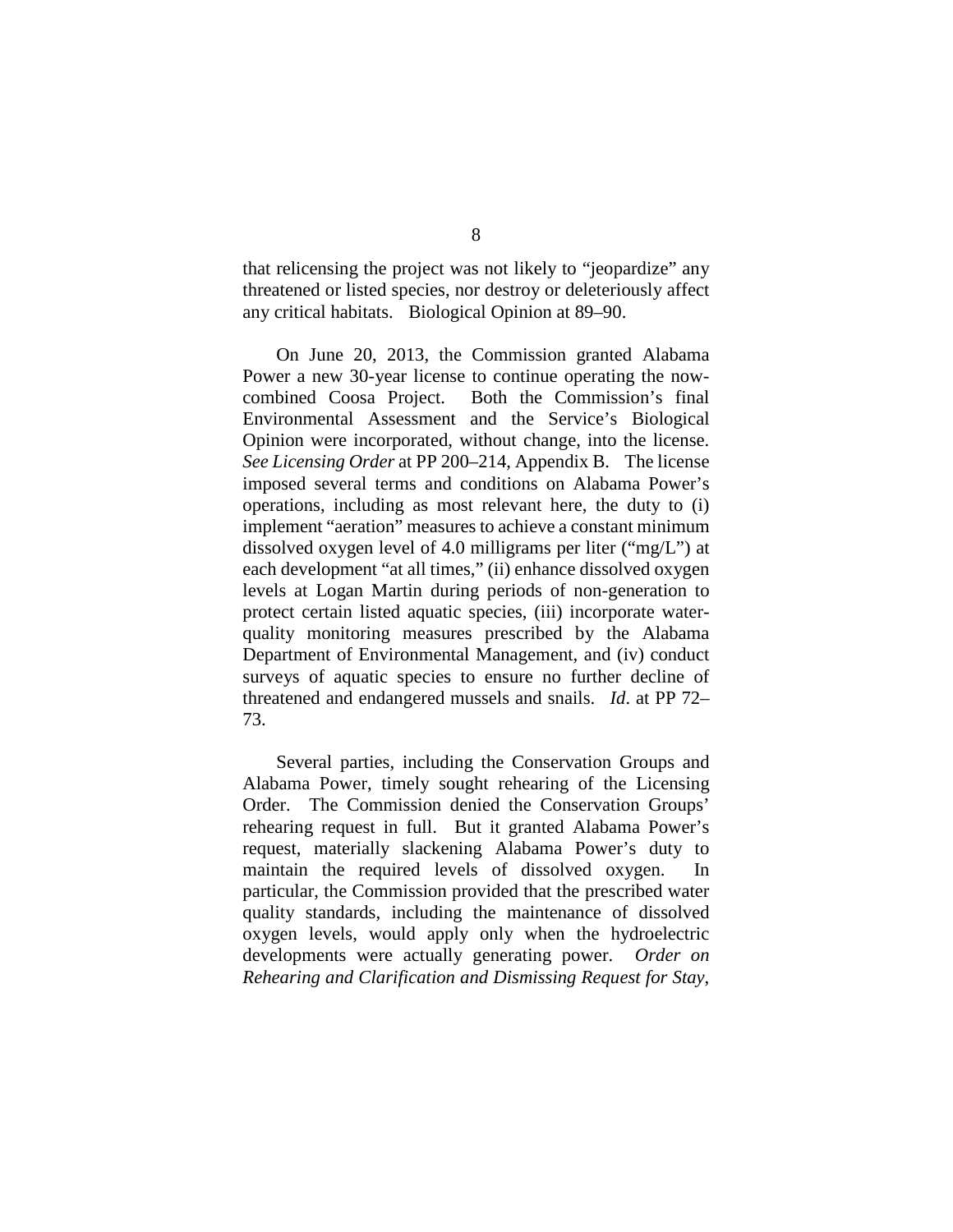155 FERC ¶ 61,080 (2016) ("*First Rehearing Order*"). That is generally less than 20% of the year.

The Conservation Groups filed a petition in this court seeking review of the Commission's Licensing Order, First Rehearing Order, and the Biological Opinion on the ground that they violated the Federal Power Act, NEPA, and the Endangered Species Act. Meanwhile, the Conservation Groups submitted a second rehearing request to the Commission addressing the significantly lowered waterquality standards and alteration of the dissolved oxygen levels, as well as reiterating the objections from their first request for rehearing. The Commission denied that request. *Order Denying Rehearing*, 156 FERC ¶ 61,171 (2016) ("*Second Rehearing Order*").

Two weeks later, the Conservation Groups filed a second petition for review in this court challenging the Commission's Second Rehearing Order. They also immediately moved to consolidate their two petitions for review. We granted the motion to consolidate.

#### **II**

Because confirming jurisdiction must always be a federal court's first inquiry, we start there.

## **A**

Although the Commission and the Secretary of the Interior have not challenged the Conservation Groups' standing to seek review of the Commission's licensing orders, intervenor Alabama Power Company argues that the Conservation Groups have failed to establish standing for any of the issues raised in either petition. "Even in the absence of intervenor's objection,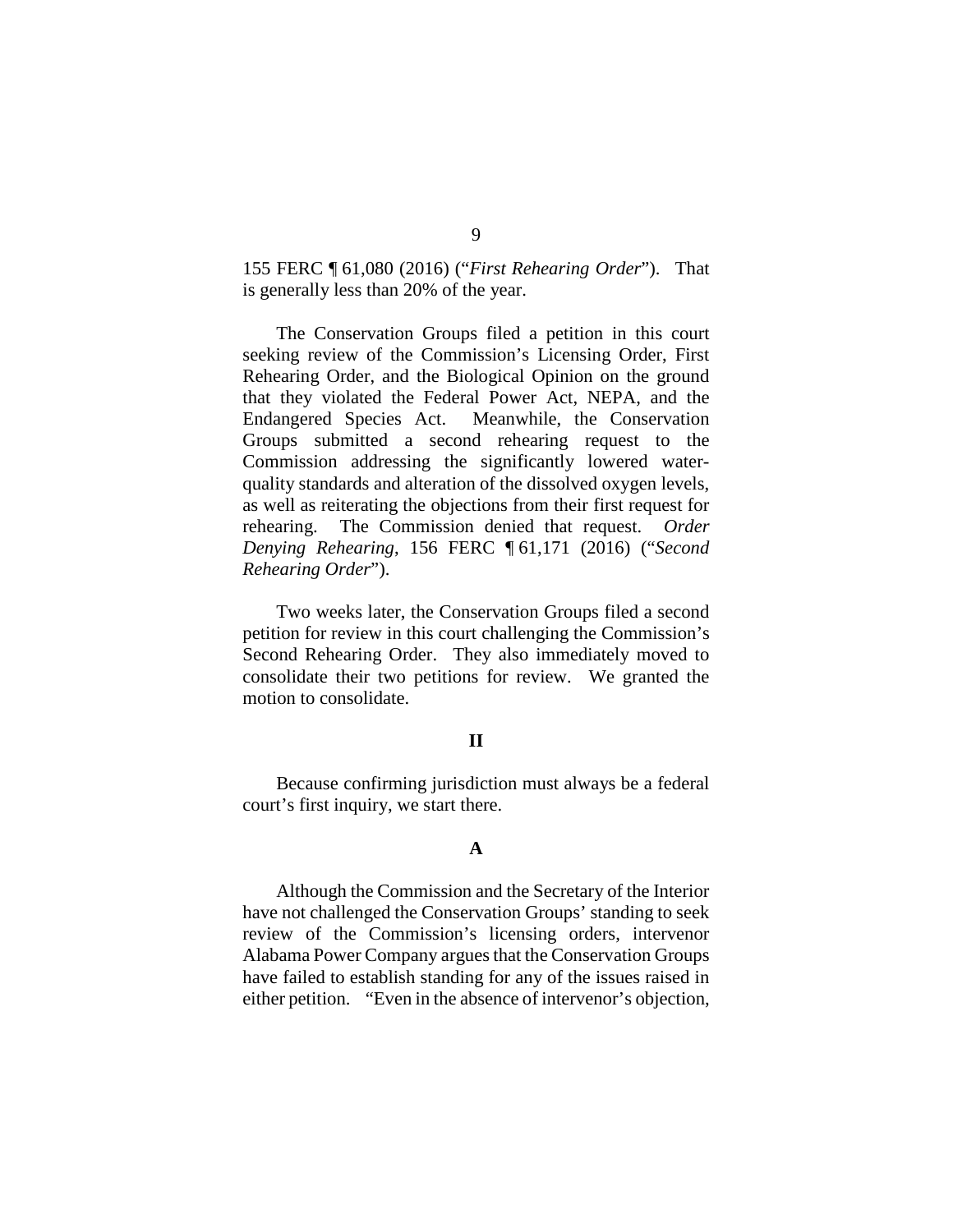we would be required to review petitioners' standing." *Grocery Mfrs. Ass'n v. EPA*, 693 F.3d 169, 174 (D.C. Cir. 2012). Article III standing is jurisdictional, and "we have an 'independent obligation to be sure of our jurisdiction.'" *Id.* (quoting *Sierra Club v. EPA*, 292 F.3d 895, 898 (D.C. Cir. 2002)). If neither American Rivers nor Alabama Rivers Alliance "has Article III standing, then this court has no jurisdiction to consider these petitions." *Id.* (citing *Lujan v. Defenders of Wildlife*, 504 U.S. 555, 560 (1992)). Therefore, before we reach the merits of the petitions, we must determine whether the Conservation Groups have standing to raise those petitions in court.

Each petitioner asserts that it has associational standing. "An organization has associational standing to bring suit on its members' behalf when: (1) at least one of its members would have standing to sue in his or her own right; (2) 'the interests it seeks to protect are germane to the organization's purpose'; and (3) 'neither the claim asserted nor the relief requested requires the participation of individual members in the lawsuit.'" *Sierra Club v. FERC*, 827 F.3d 59, 67 (D.C. Cir. 2016) (quoting *WildEarth Guardians v. Jewell*, 738 F.3d 298, 305 (D.C. Cir. 2013)). It is clear and undisputed that the Conservation Groups meet the latter two requirements of associational standing. The only question is whether the first requirement is met.

"To satisfy the first requirement of the associational standing inquiry, [the Conservation Groups] must show that: (1) at least one of [their] members has suffered an 'injury-infact' that is 'concrete and particularized' and 'actual or imminent, not conjectural or hypothetical'; (2) the injury is 'fairly traceable to the challenged action'; and (3) it is 'likely, as opposed to merely speculative, that the injury will be redressed by a favorable decision.'" *WildEarth Guardians*,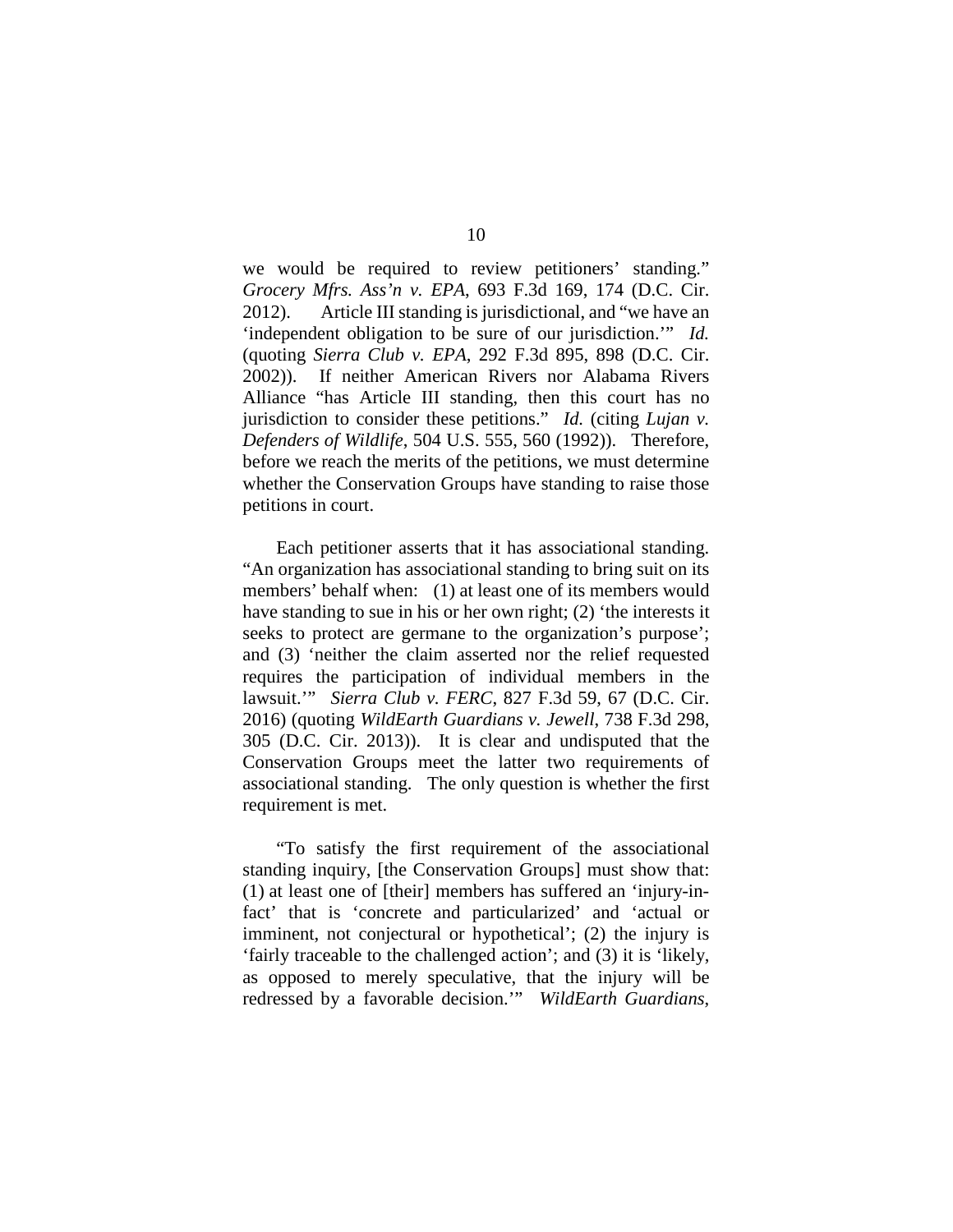## 738 F.3d at 305 (quoting *Friends of the Earth, Inc. v. Laidlaw Envtl. Servs. (TOC), Inc.*, 528 U.S. 167, 180–181 (2000)).

Under controlling precedent, associations like the Conservation Groups "adequately allege injury in fact when they aver that [one or more members] use the affected area and are persons 'for whom the aesthetic and recreational values of the area will be lessened' by the challenged activity." *WildEarth Guardians*, 738 F.3d at 305 (quoting *Laidlaw*, 528 U.S. at 183). The Conservation Groups allege that their members will be injured because the license will adversely affect their recreational use of the river and their interest in observing the biodiversity of the Coosa River. In support of this alleged injury, the Conservation Groups submitted declarations from multiple members attesting to their use and enjoyment of the Coosa River and the alleged negative impacts that the license will have on that use and enjoyment.

Alabama Power argues that the Conservation Groups fail to show injury because they cannot show that the license threatens their current recreational interest in the Coosa River. Alabama Power contends that the Conservation Groups' members will be able to continue to use the Coosa River as they have always used it because the new license will benefit the Coosa River, not harm it. However, that argument goes to the merits not standing. The Environmental Assessment and Biological Opinion recognize the possibility of "[f]luctuating flow releases," "intermittent periods of low [dissolved oxygen]," and other potential "poor water quality conditions" that could "adversely affect some aquatic species" and "aquatic resources." Environmental Assessment at 222, 250; Biological Opinion at 90–93. The Conservation Groups' members expressed interests in observing and enjoying the diversity of the Coosa River. The increased risks to water quality and endangered and threatened species in the Coosa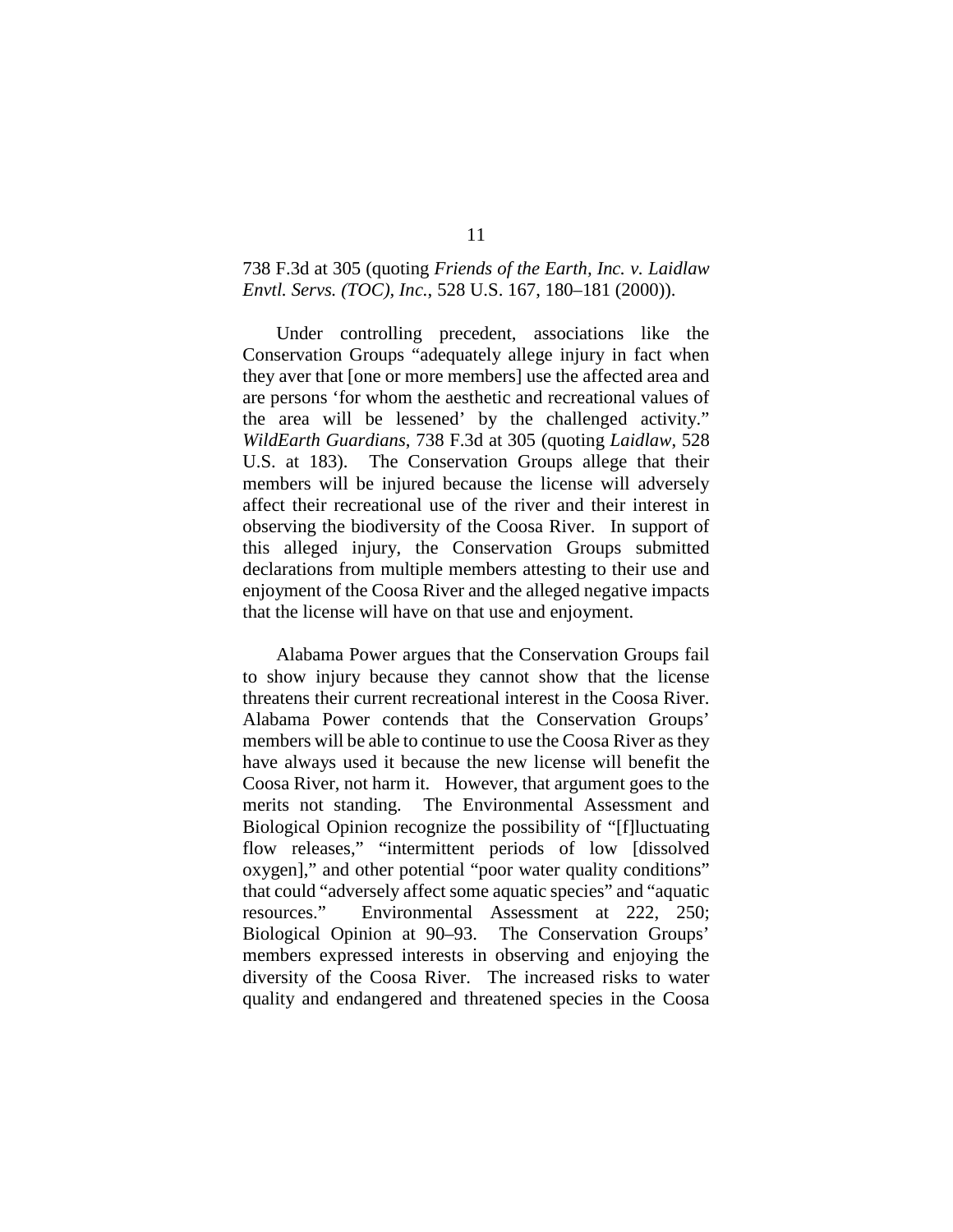River satisfy the injury-in-fact requirement. Alabama Power contends that this license imposes more stringent requirements or may improve some environmental conditions. The Conservation Groups have adequately alleged that even these allegedly improved conditions will continue to harm their use and enjoyment of the Coosa River. Whether the evidence of harm ultimately supports the allegation is a question for a later day. In short, the Conservation Groups have adequately alleged a concrete and imminent injury to their members' use and enjoyment of the Coosa River that is traceable to the Commission's decision to issue a license and redressable by revocation or alteration of its terms.

In addition to the injury to their members' use and enjoyment of the Coosa River, the Conservation Groups allege that the Commission's failure to prepare an Environmental Impact Statement constitutes a procedural injury. "Where, as here, a party alleges deprivation of its procedural rights, courts relax the normal standards of redressability and imminence." *Sierra Club*, 827 F.3d at 423. To establish causation, the Conservation Groups "need demonstrate only that 'the procedural step was connected to the substantive result,' not that 'the agency would have reached a different substantive result' but for the alleged procedural error." *Id.* (quoting *WildEarth Guardians*, 738 F.3d at 306). "[A]n adequate causal chain must contain at least two links: one connecting the omitted [Environmental Impact Statement] to some substantive government decision that may have been wrongly decided because of the lack of an [Environmental Impact Statement] and one connecting that substantive decision to the plaintiff's particularized injury." *WildEarth Guardians*, 738 F.3d at 306 (quoting *Florida Audubon Soc'y v. Bentsen*, 94 F.3d 658, 668 (D.C. Cir. 1996) (en banc)). Applying that precedent to this case, the Conservation Groups do not need to show that the preparation of an Environmental Impact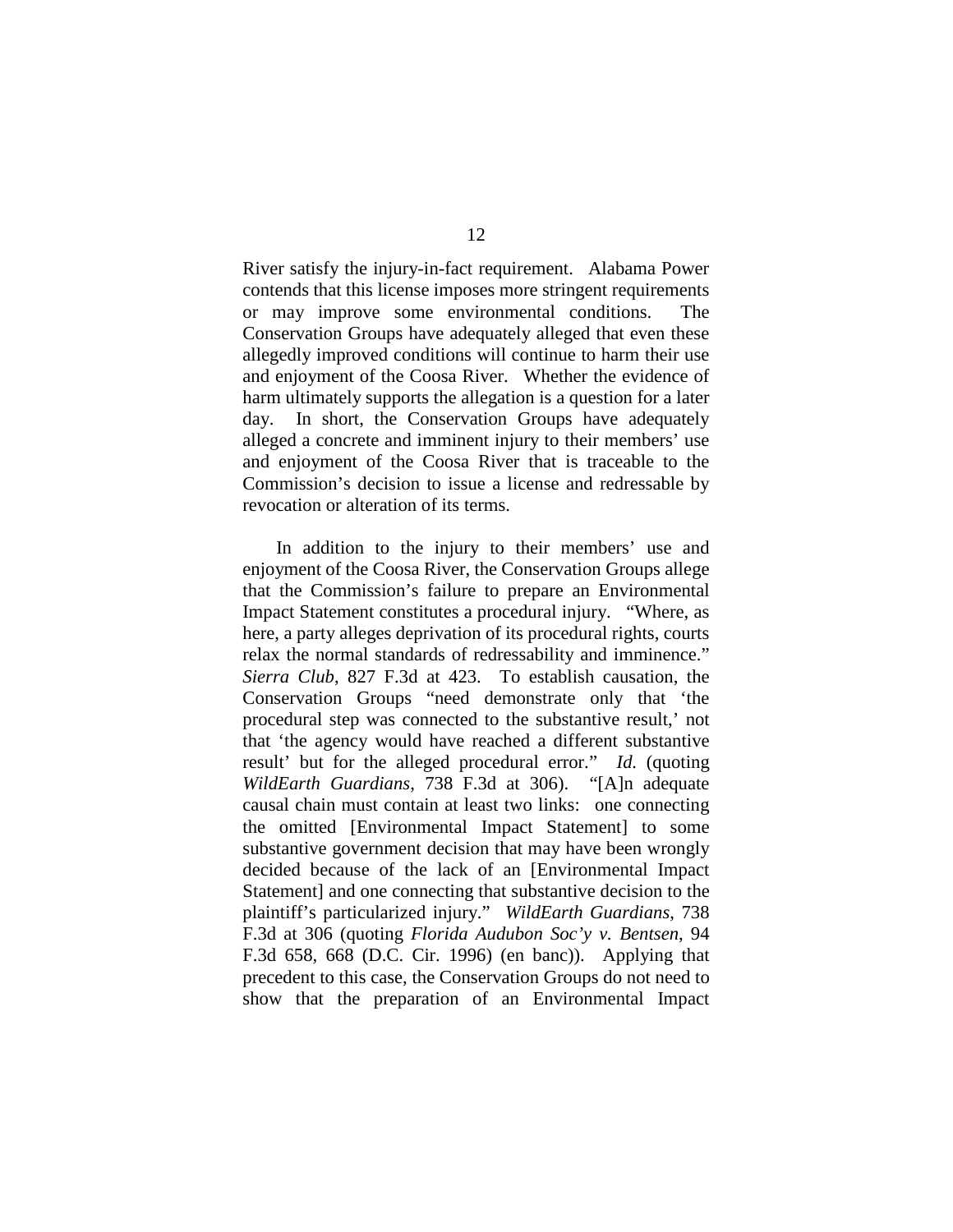Statement would have led to a different ultimate result, but only that the requirement for such a report is connected to the ultimate decision. The Conservation Groups have adequately alleged that the omission of the Environmental Impact Statement was causally connected to the issuance of the license which they allege will harm their members' use and enjoyment of the Coosa River.

"The relaxed redressability requirement is also satisfied." *WildEarth Guardians*, 738 F.3d at 306*.* "Vacatur of the [licensing] order would redress [the Conservation Groups'] members' injuries because, if [the Commission] is required to adequately consider each environmental concern, it could change its mind about" issuing the license. *Id.* Alabama Power argues that the Conservation Groups' injury cannot be redressed because "NEPA is forward looking and does not require federal agencies to restore biodiversity that may have been lost due to decisions that were made long ago." Intervenor Br. 15. Although Alabama Power may be correct in the generality of its statement, on the specifics of the case before us, the Conservation Groups seek to prevent future deterioration to the biodiversity of the Coosa River so that the future use and enjoyment of their members are not impaired. This injury is redressable. Requiring the Commission to prepare an Environmental Impact Statement might cause the Commission to gather more information that could improve the conditions in the license and the conditions of the Coosa River. Under these circumstances, the Conservation Groups have established standing to challenge the Coosa River Project license.

#### **B**

Alabama Power also argues that the Conservation Groups' first petition for review is jurisdictionally barred, and that this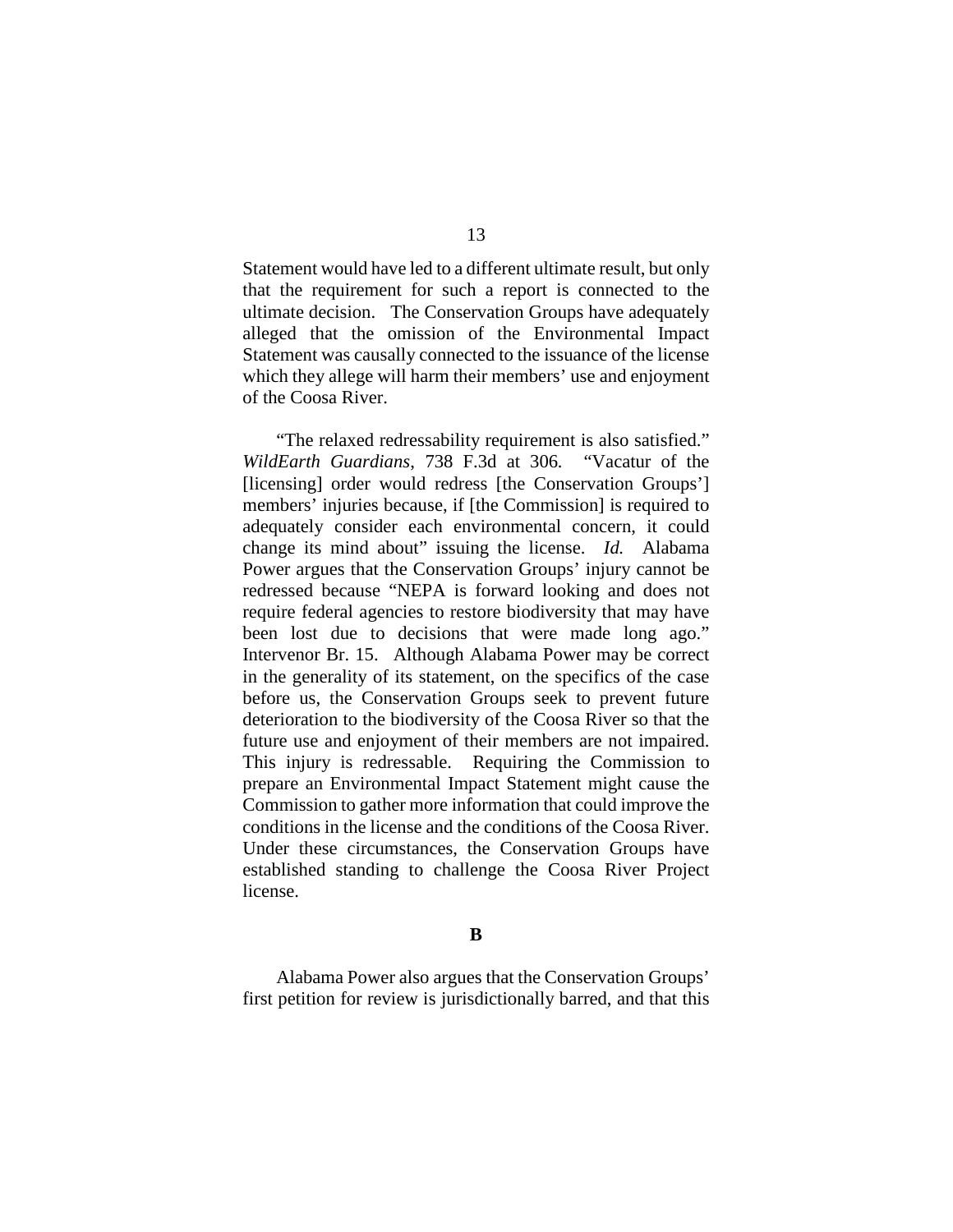court is limited to reviewing only the challenges raised in their second petition for review, which were aimed at the Biological Opinion and the materially reduced water quality standards.

Alabama Power is half right. The first petition for review must be dismissed, but the second petition for review encompasses the Conservation Groups' challenges to both the Biological Opinion and the Environmental Assessment.

The Federal Power Act generally requires any party seeking judicial review of a Commission order to first present its claims in an application for rehearing to the Commission. *See* 16 U.S.C. § 825*l*(a), (b). Once the Commission acts on the application, the party has sixty days to file its petition for judicial review. *Id.* § 825*l*(b).

After the Commission granted Alabama Power its license, both the Conservation Groups and Alabama Power filed timely applications for rehearing. The Conservation Groups' application challenged the Licensing Order's compliance with NEPA, the Endangered Species Act, and the Federal Power Act. Three years later, the Commission denied the Conservation Groups' rehearing request and granted Alabama Power Company's request by substantially weakening the required water quality standards. *First Rehearing Order* at P 150.

The Conservation Groups quickly filed a second application for rehearing before the Commission that both (i) challenged the Commission's decision to decrease the water quality standards originally required by the license, and (ii) incorporated by reference the Groups' NEPA, Federal Power Act, and Endangered Species Act challenges from their first rehearing application.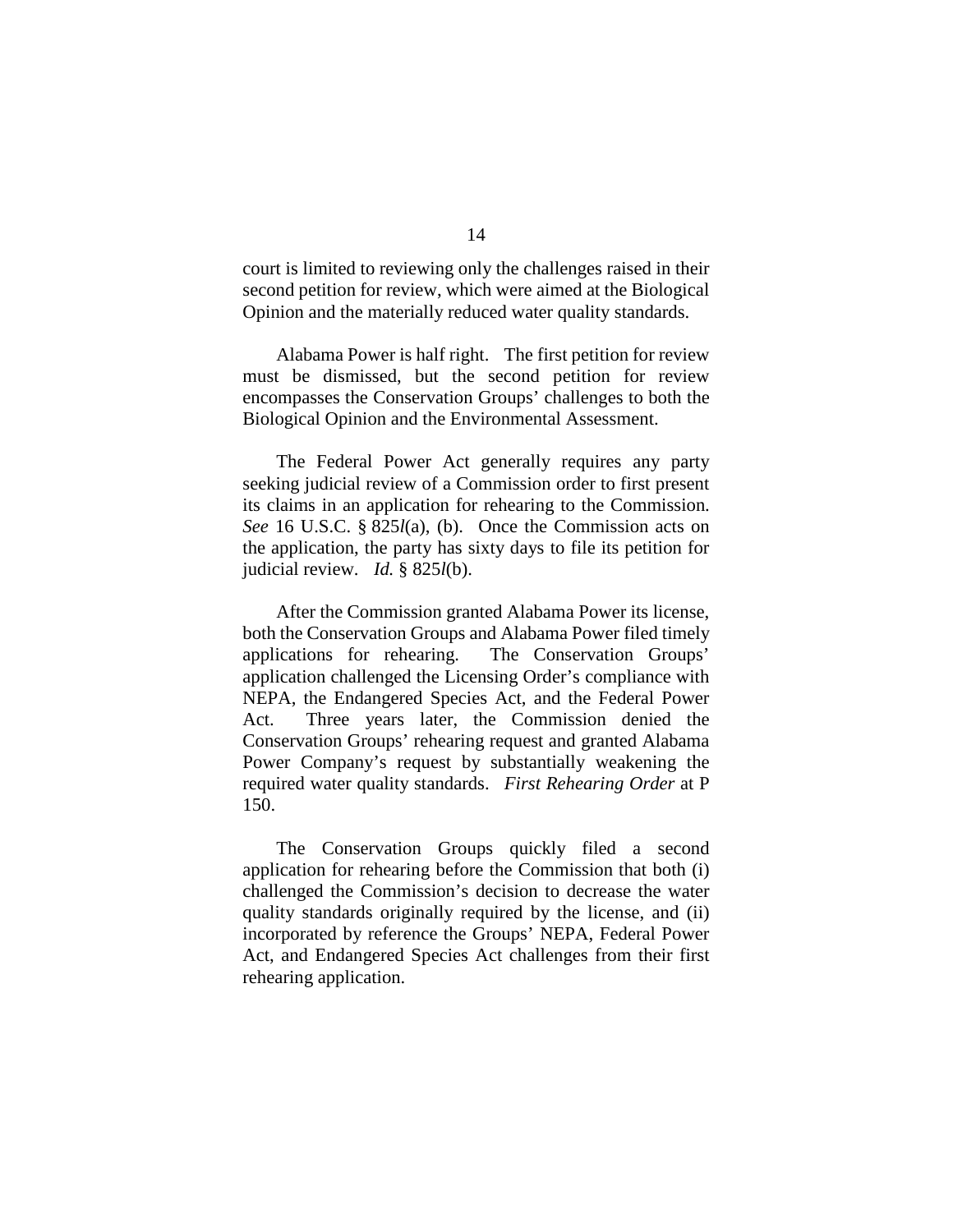While that second rehearing request was still pending before the Commission, the Conservation Groups filed a petition for review in this Court seeking review of the Licensing Order, the First Rehearing Order, and the Biological Opinion.<sup>[1](#page-14-0)</sup> The Commission moved to dismiss that petition for lack of jurisdiction due to the ongoing rehearing proceedings before the Commission. Resp'ts' Mot. to Dismiss for Lack of Jurisdiction 1.

The Commission denied the Conservation Groups' second request for rehearing shortly thereafter. *Second Rehearing Order* at P 1. The Conservation Groups then promptly filed a second petition for review in this court challenging that denial and the Biological Opinion. The next day, the Conservation Groups moved to consolidate their two petitions for review. That action prompted the Commission to withdraw its earlier motion to dismiss. This court granted consolidation in November 2016.

The Conservation Groups' first petition for review is jurisdictionally barred. The law is "well-established that a party may not simultaneously seek both agency reconsideration and judicial review of an agency's order." *Tennessee Gas Pipeline Co. v. FERC*, 9 F.3d 980, 980 (D.C. Cir. 1993)

<span id="page-14-0"></span> $<sup>1</sup>$  The Conservation Groups have explained that they filed their</sup> first petition in an effort to protect against any risk of having a later challenge to the first denial of rehearing deemed untimely. *See*  Pet'rs' Opp. to Mot. to Dismiss 5 (explaining that the first petition for review was filed because the Groups "did not want to risk losing their right to appeal despite the pending second request for rehearing"). We have advised parties that are unsure whether a rehearing order has made a significant change to an underlying license to follow the "safer course" by filing a protective petition for review. *Smith Lake Improvement & Stakeholders Ass'n v. FERC*, 809 F.3d 55, 58 (D.C. Cir. 2015).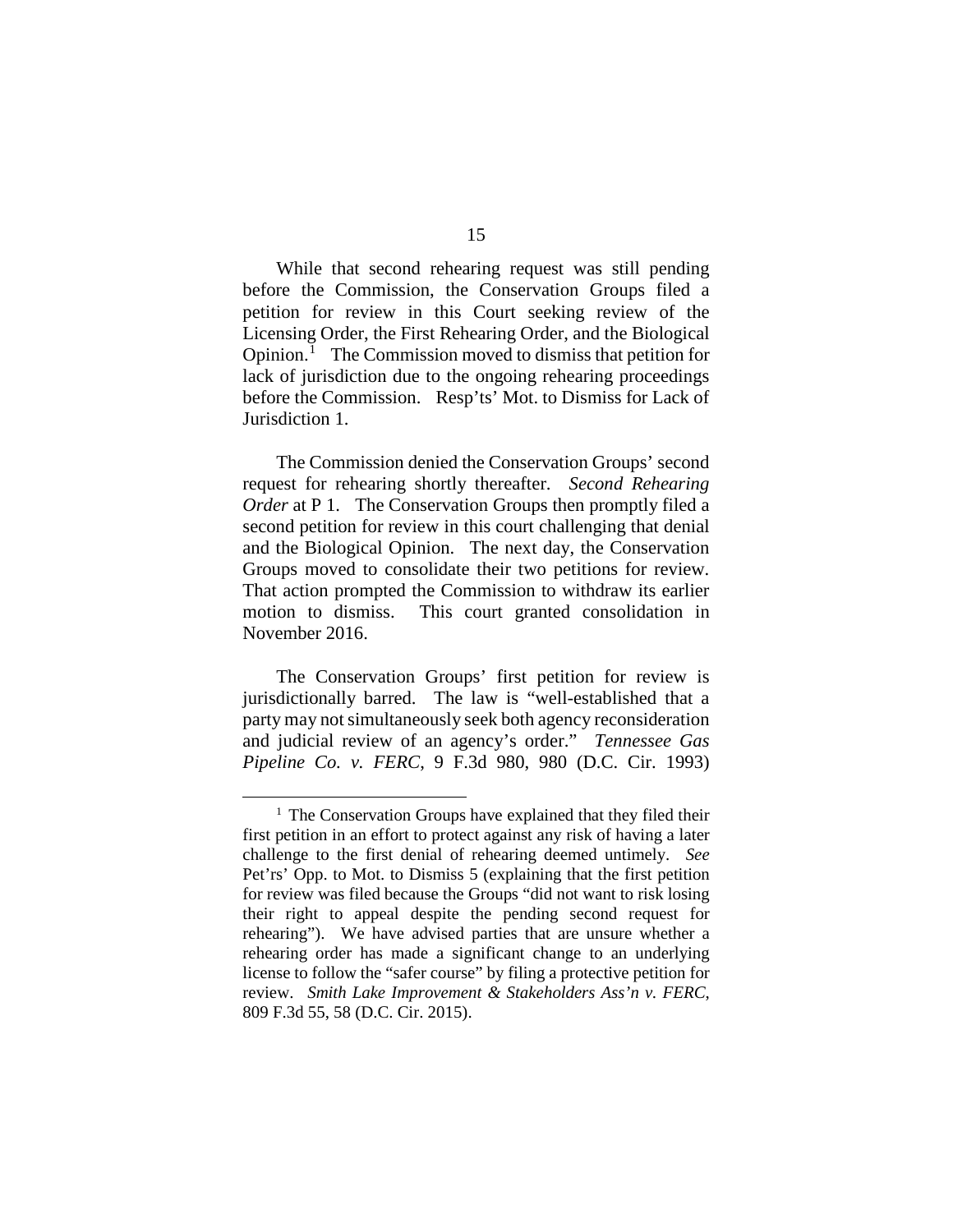(citation omitted). Because the Conservation Groups' first petition for review was filed while its second request for agency reconsideration was still pending before the Commission, it was "incurably premature and must be dismissed for lack of jurisdiction." *Id.* at 981 (internal quotation marks omitted); *see also Smith Lake Improvement & Stakeholders Ass'n v. FERC*, 809 F.3d 55, 57–58 (D.C. Cir. 2015).

All is not lost for the Conservation Groups, however. Their second petition for review filed with this court was both proper and timely. But the content of that second petition for review raises another issue: it specifically sought review only of the Commission's Second Rehearing Order and the Biological Opinion. The second petition did not list the underlying Licensing Order or the First Rehearing Order as the decisions for which review was sought.

Federal Rule of Appellate Procedure 15 requires that a petition for review must "specify the order \* \* \* to be reviewed." FED. R. APP. P. 15(a)(2)(C). But a "mistaken or inexact specification of the order to be reviewed" is "not fatal," as long as the "intent to seek review of a specific order [i] *can be fairly inferred* from the petition for review or *from other contemporaneous filings*, and [ii] the respondent is not misled by the mistake." *Entravision Holdings, LLC v. FCC*, 202 F.3d 311, 313 (D.C. Cir. 2000) (emphases added) (collecting cases in which the petitioner's intent to obtain review was inferred from contemporaneous filings).

Fortunately for the Conservation Groups, their intent to seek review of all three of the Commission's Orders and the Service's Biological Opinion can be fairly inferred from the motion to consolidate the two petitions for review, the docketing statement, the statement of issues, and the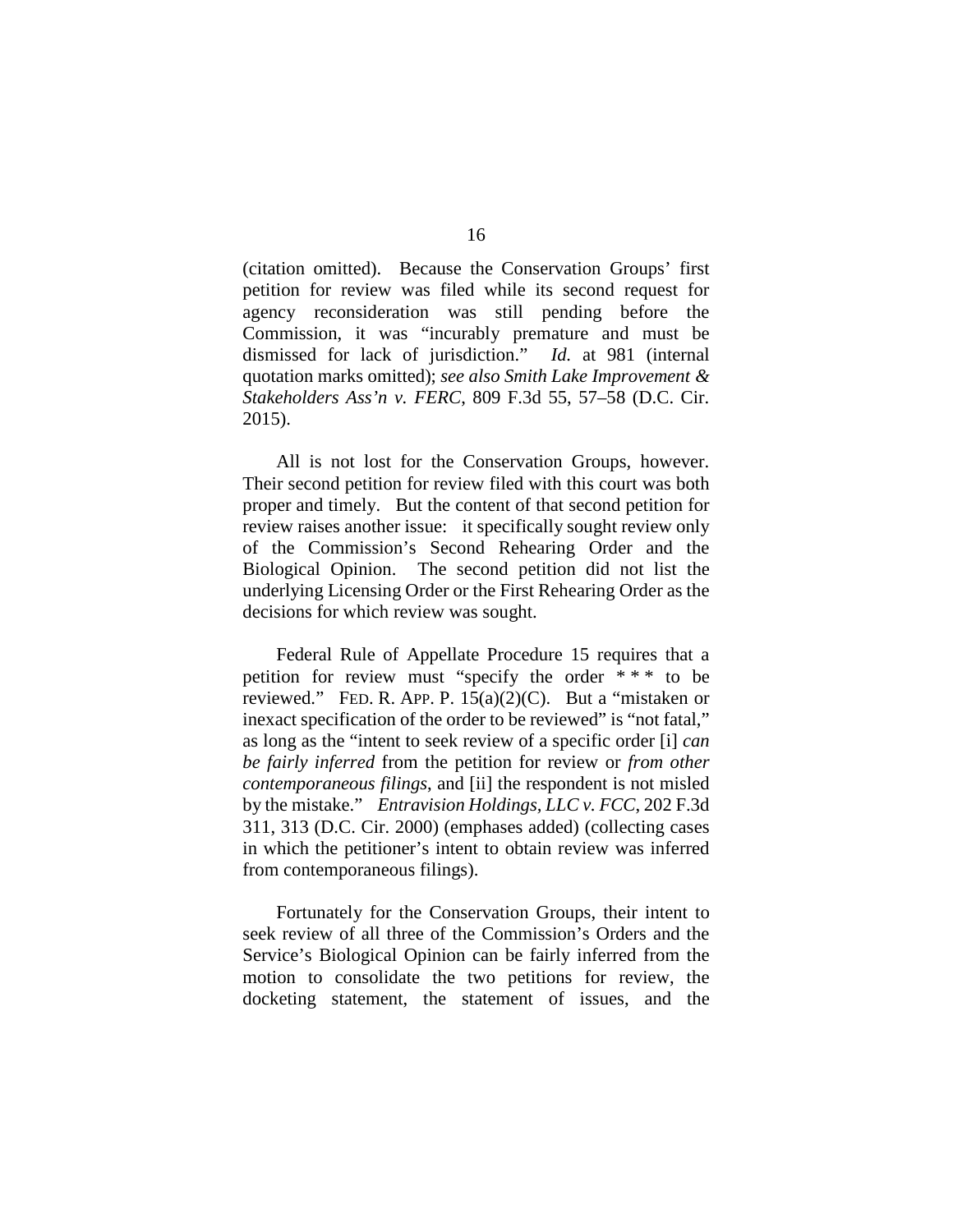underlying decisions attached to the appeal. *See Martin v. FERC*, 199 F.3d 1370, 1371–1373 (D.C. Cir. 2000) (concluding that a contemporaneously filed motion to stay, docketing statement, and certificate as to rulings under review demonstrated the petitioner's intent also to seek review of the Certificate Order, even though it was not initially listed in the petition for review); *Damsky v. FCC*, 199 F.3d 527, 532–534 (petitioner's contemporaneously filed Notice of Appeal and Concise Statement of Reasons adequately "brought the [challenged order] before this court for review."); *see also Entravision*, 202 F.3d at 314 (denying review of an underlying order because petitioner's intent to seek review could not be inferred from contemporaneous filings, such as the docketing statement and statement of issues, which did not reference the order).

Nor was the Commission in any way misled or prejudiced by the Conservation Groups' *seriatim* filings. The Commission has claimed no prejudice before this court and, in fact, agreed to the Groups' consolidation of the two petitions. In the Commission's view, "[b]ecause [the] Conservation Groups filed a second petition for review \* \* \* and because they moved to consolidate both petitions for review, dismissal of their first petition for review *will have no practical effect on the issues presented* for this Court's review." FERC Br. 5 (emphasis added). Nor does Alabama Power identify any concrete harm or prejudice to its litigation of this case.

For those reasons, we can fairly infer the Conservation Groups' intent to seek review of all three Commission Orders and the Biological Opinion, and allowing them to do so will result in no harm to the Commission or Alabama Power.

On to the merits.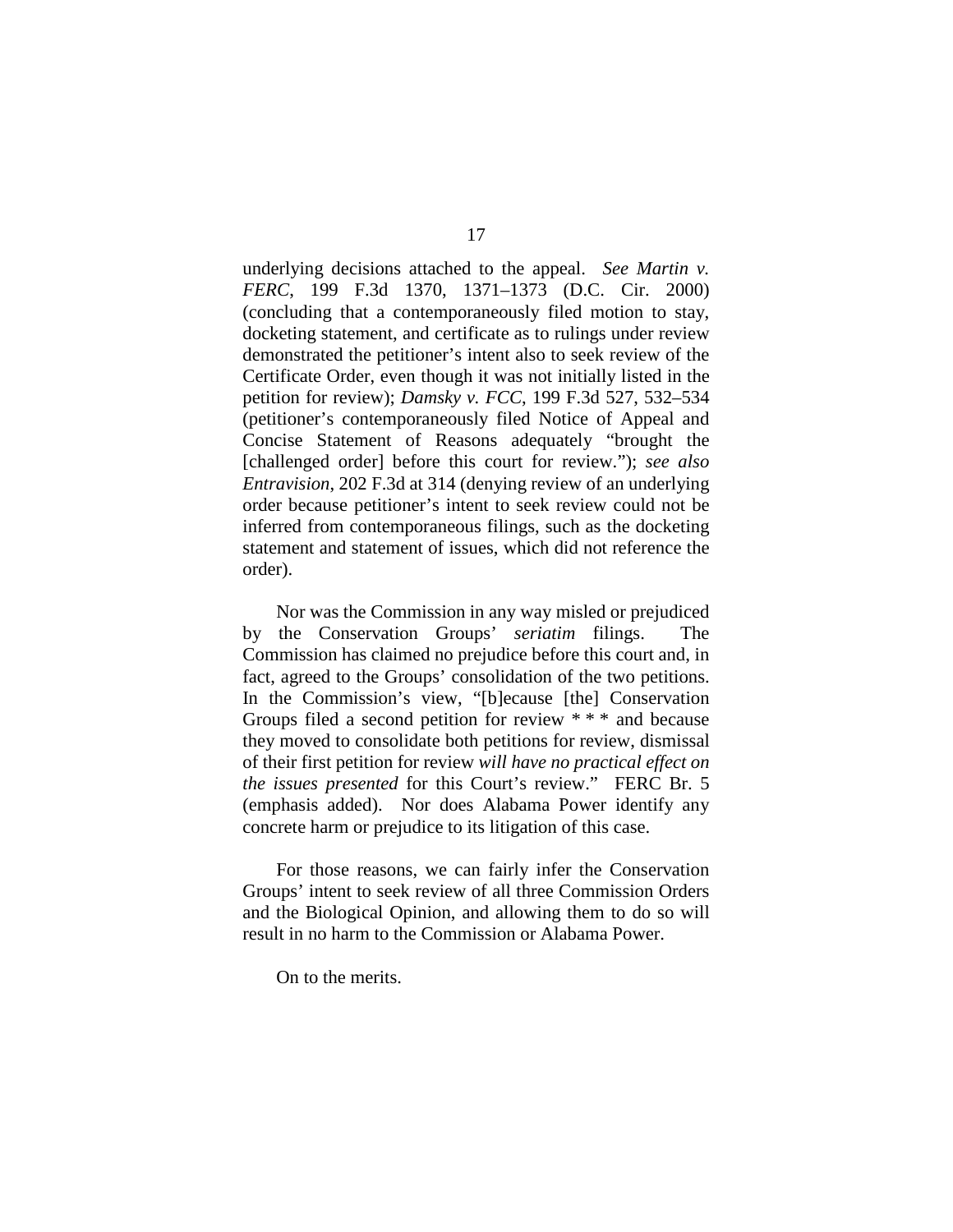## 18

## **III**

## **A**

"Our review is governed by Section 706 of the Administrative Procedure Act, requiring us to determine that agency decisions are not 'arbitrary, capricious, an abuse of discretion, or otherwise not in accordance with law.'" *City of Tacoma v. FERC*, 460 F.3d 53, 76 (D.C. Cir. 2006) (quoting 5 U.S.C. § 706). The Conservation Groups argue that the Fish and Wildlife Service's Biological Opinion does not comply with the Endangered Species Act because it failed to properly analyze the relevant environmental baseline or effects of the action, it failed to include an adequate statement of incidental take, and it failed to make a rational connection between facts found and the conclusion that the Coosa River Project will not jeopardize listed species or adversely modify critical habitat.

Under the standard of review, the Opinion "must be upheld as long as the [Fish and Wildlife Service] 'considered the relevant factors and articulated a rational connection between the facts found and the choice made.'" *City of Tacoma*, 460 F.3d at 76 (quoting *Arizona Cattle Growers' Ass'n v. FWS*, 273 F.3d 1229, 1235–1236 (9th Cir. 2001)).

For every species that is listed as endangered or threatened, Section 7 of the Endangered Species Act requires each federal agency, in consultation with the Secretary of the Interior, to "insure that any action authorized, funded, or carried out by such agency \* \* \* is not likely to jeopardize the continued existence of any endangered species or threatened species or result in the destruction or adverse modification of [critical] habitat[s] of such species."  $16$  U.S.C. § 1536(a)(2). "When an agency concludes that its activities may adversely affect a listed species, it must engage in a formal consultation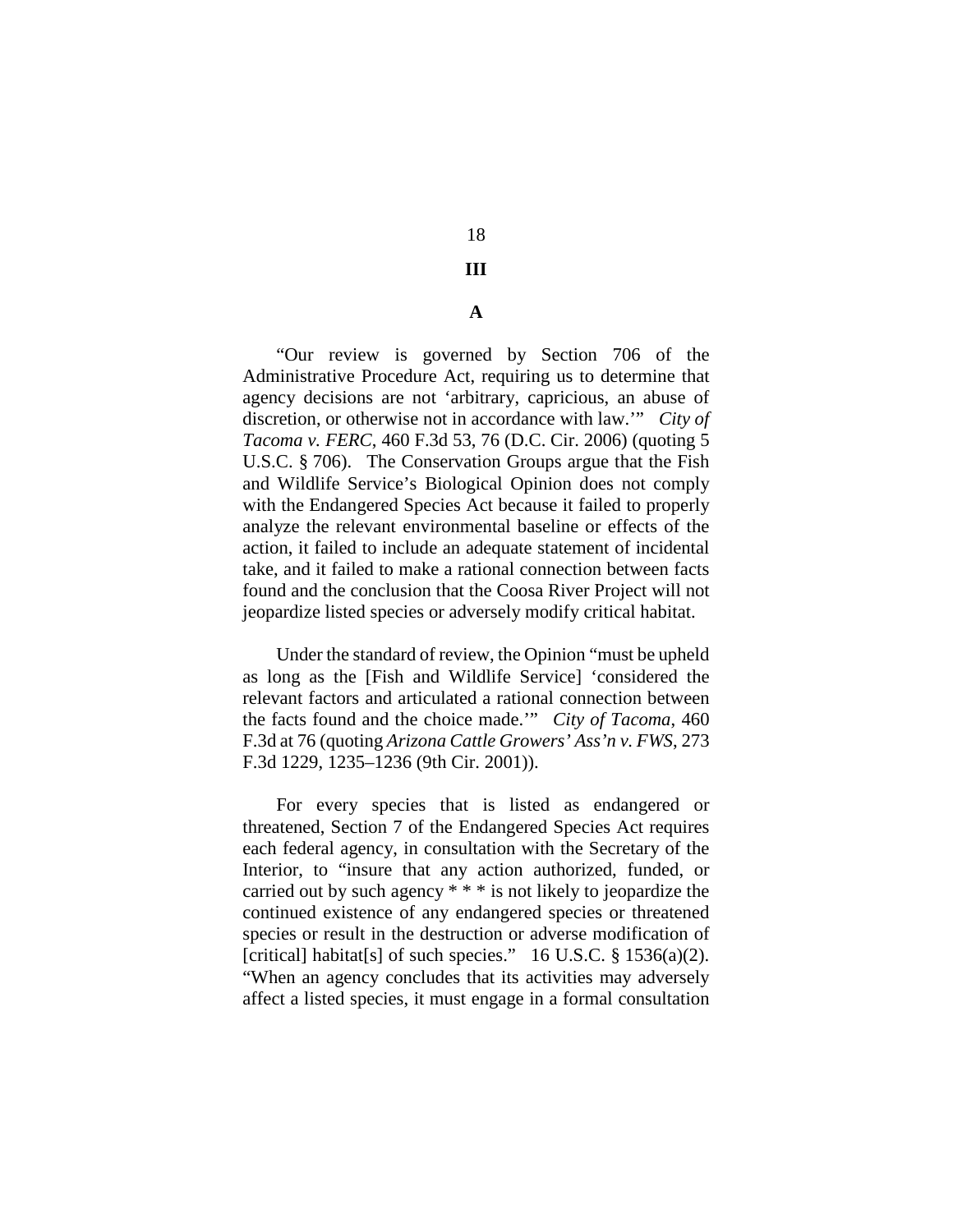with the Interior Department's Fish and Wildlife Service[.]" *Rancho Viejo, LLC v. Norton*, 323 F.3d 1062, 1064 (D.C. Cir. 2003) (citing 50 C.F.R. § 402.14). As part of its formal consultation, the Fish and Wildlife Service must:

- (1) Review all relevant information provided by the Federal agency or otherwise available. Such review may include an on-site inspection of the action area with representatives of the Federal agency and the applicant.
- (2) Evaluate the current status of the listed species or critical habitat.
- (3) Evaluate the effects of the action and cumulative effects on the listed species or critical habitat.
- (4) Formulate its biological opinion as to whether the action, taken together with cumulative effects, is likely to jeopardize the continued existence of listed species or result in the destruction or adverse modification of critical habitat.

50 C.F.R. § 402.14(g). The "[*e*]*ffects* of the action refers to the direct and indirect effects of an action on the species or critical habitat, together with the effects of other activities that are interrelated or interdependent with that action, that will be added to the environmental baseline." 50 C.F.R. § 402.02 (emphasis added). Further, "[t]he environmental baseline includes the past and present impacts of all Federal, State, or private actions and other human activities in the action area, the anticipated impacts of all proposed Federal projects in the action area that have already undergone formal or early section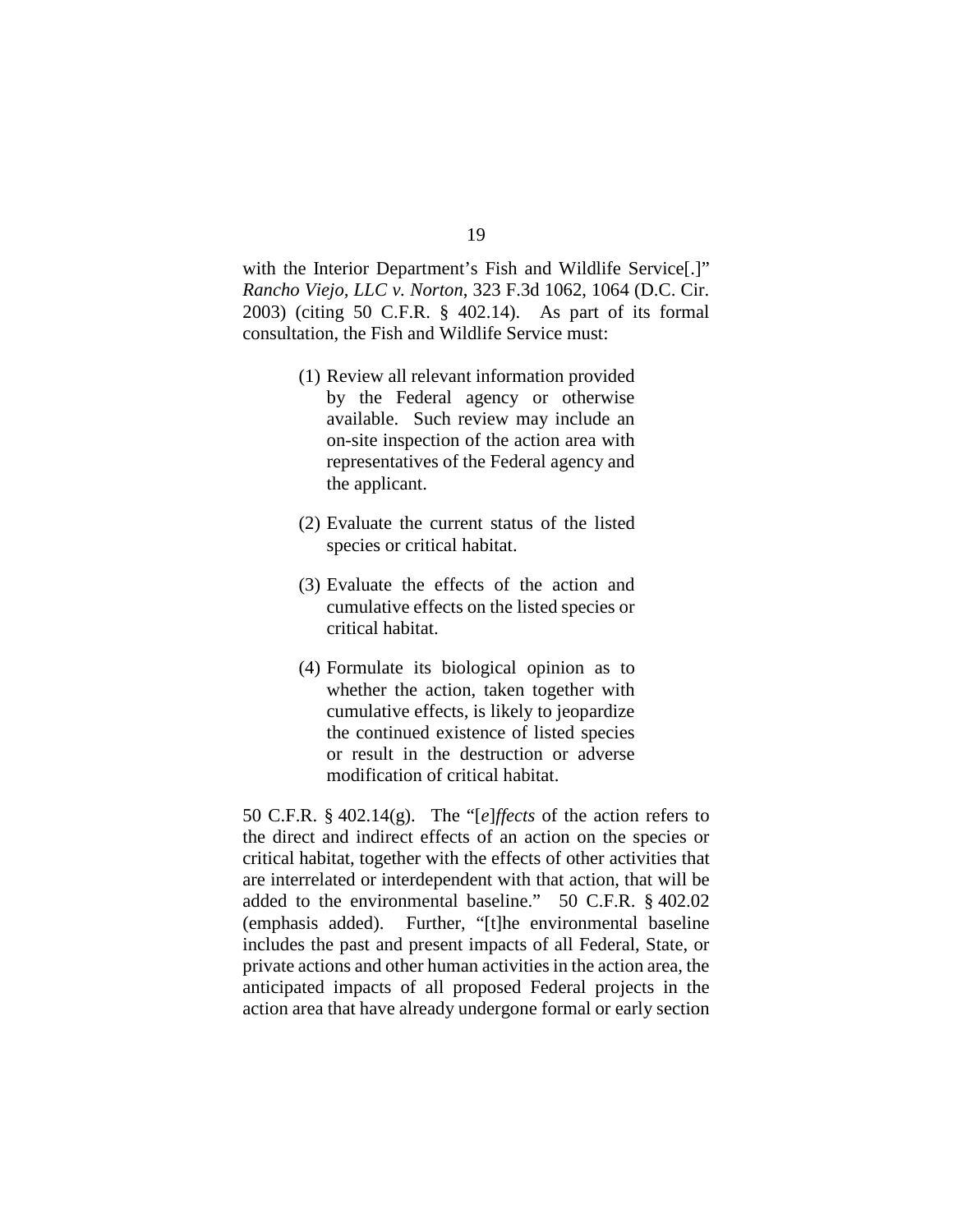7 consultation, and the impact of State or private actions which are contemporaneous with the consultation in process." *Id.*

To "[*j*]*eopardize the continued existence of* means to engage in an action that reasonably would be expected, directly or indirectly, to reduce appreciably the likelihood of both the survival and recovery of a listed species in the wild by reducing the reproduction, numbers, or distribution of that species." 50 C.F.R. § 402.02 (emphasis added). The ESA handbook instructs the Fish and Wildlife Service to determine "whether the aggregate effects of the factors analyzed under 'environmental baseline,' 'effects of the action,' and 'cumulative effects' in the action area \* \* \* are likely to jeopardize the continued existence of the species or result in destruction or adverse modification of critical habitat." *See*  United States Fish & Wildlife Serv. & Nat'l Marine Fisheries Serv., ESA Consultation Handbook, at 4-33 (emphasis omitted).

In requesting formal consultation from the Fish and Wildlife Service, the Commission staff identified actions as part of the relicensing of the Coosa River Project that could have potential effects on nine listed species and twelve critical habitat units within the project boundaries, as well as twentyone listed species not occurring within the project boundaries but that will likely be reintroduced during the term of the new license.Biological Opinion at 10–11. The Opinion examined five actions: (1) Alabama Power's Proposal for Operations, which includes continuation of current operations, improvements to dissolved oxygen, and implementation of an Adaptive Management Plan at the Weiss Bypass and Logan Martin tailrace; (2) implementation of a shoreline management plan; (3) implementation of a wildlife management plan; (4) implementation of the Coosa River Project Portion of the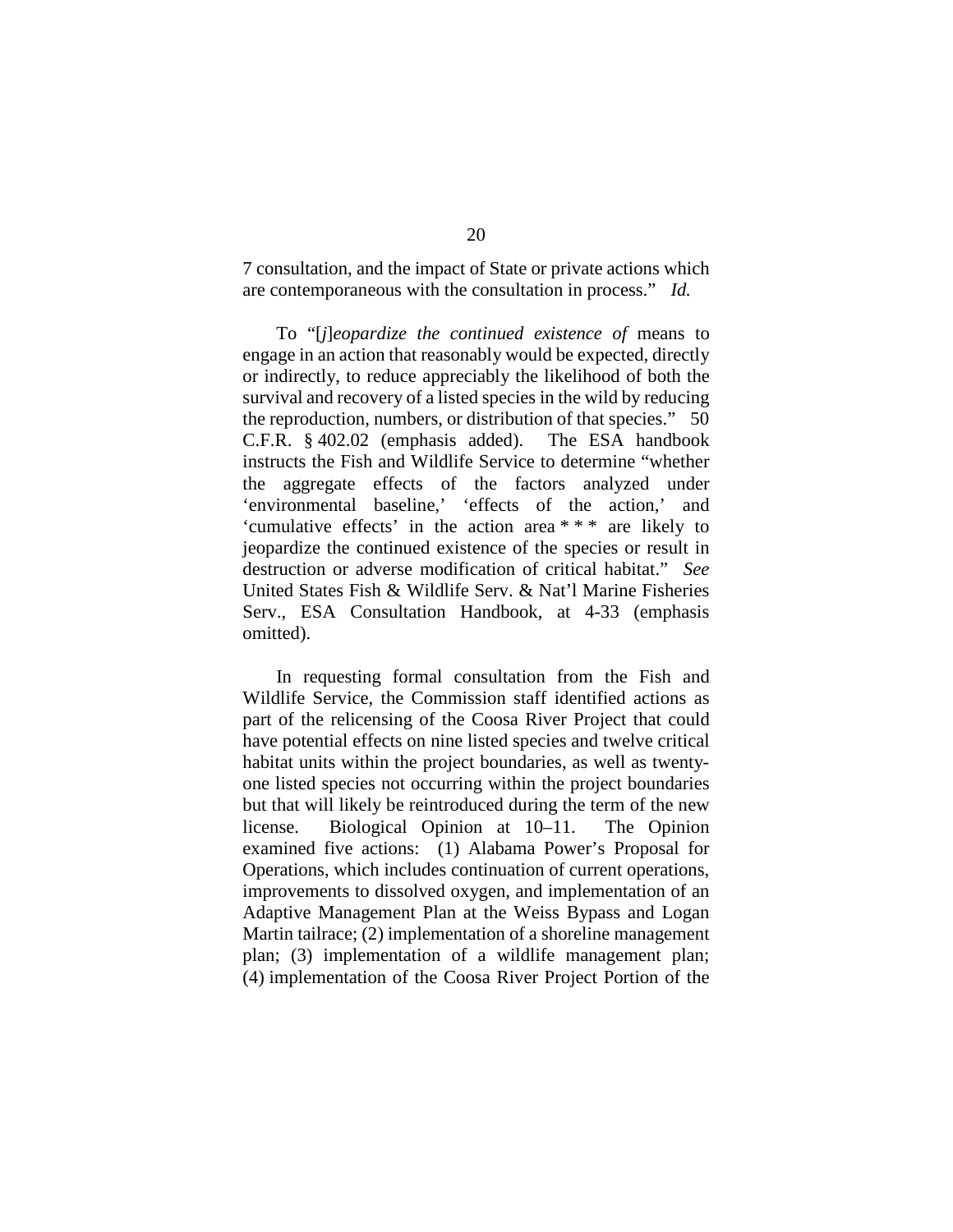Alabama Drought Response Operations Proposal; and (5) drawdown of Lay Lake. *Id.* at 11–15.

The Opinion purported to identify the environmental baseline by discussing the status of the species and factors affecting their environment within the identified action areas. Biological Opinion at 55–71. The Opinion did not "incorporate degraded baseline conditions into its jeopardy analysis." *National Wildlife Fed'n v. National Marine Fisheries Serv.*, 524 F.3d 917, 929 (9th Cir. 2008). The Opinion stated:

> The modifications to the Coosa River and the construction of [Alabama Power Company's] hydro developments began nearly a century ago  $***$  and their cumulative effects (e.g., fragmented habitats, impeded fish passage, altered hydrology and water quality) have undoubtedly changed the landscape in the Coosa Basin forever, impacting many aquatic species and likely contributing to the extirpation and extinction of several. However, *the relicensing of the Coosa Project at this time cannot take into account the historic impacts of these actions, but rather only the current and proposed future operations and their impacts.*

Biological Opinion at 89 (emphasis added). In defining the environmental baseline, the Opinion reasoned that certain activities that "began as early as the 1920's \* \* \* are beyond the scope of the consultation." *Id.* at 58. This exclusion of the historic impacts on the Coosa River Project appears to be inconsistent with the guidance in the ESA handbook. The handbook instructs the Fish and Wildlife Service to determine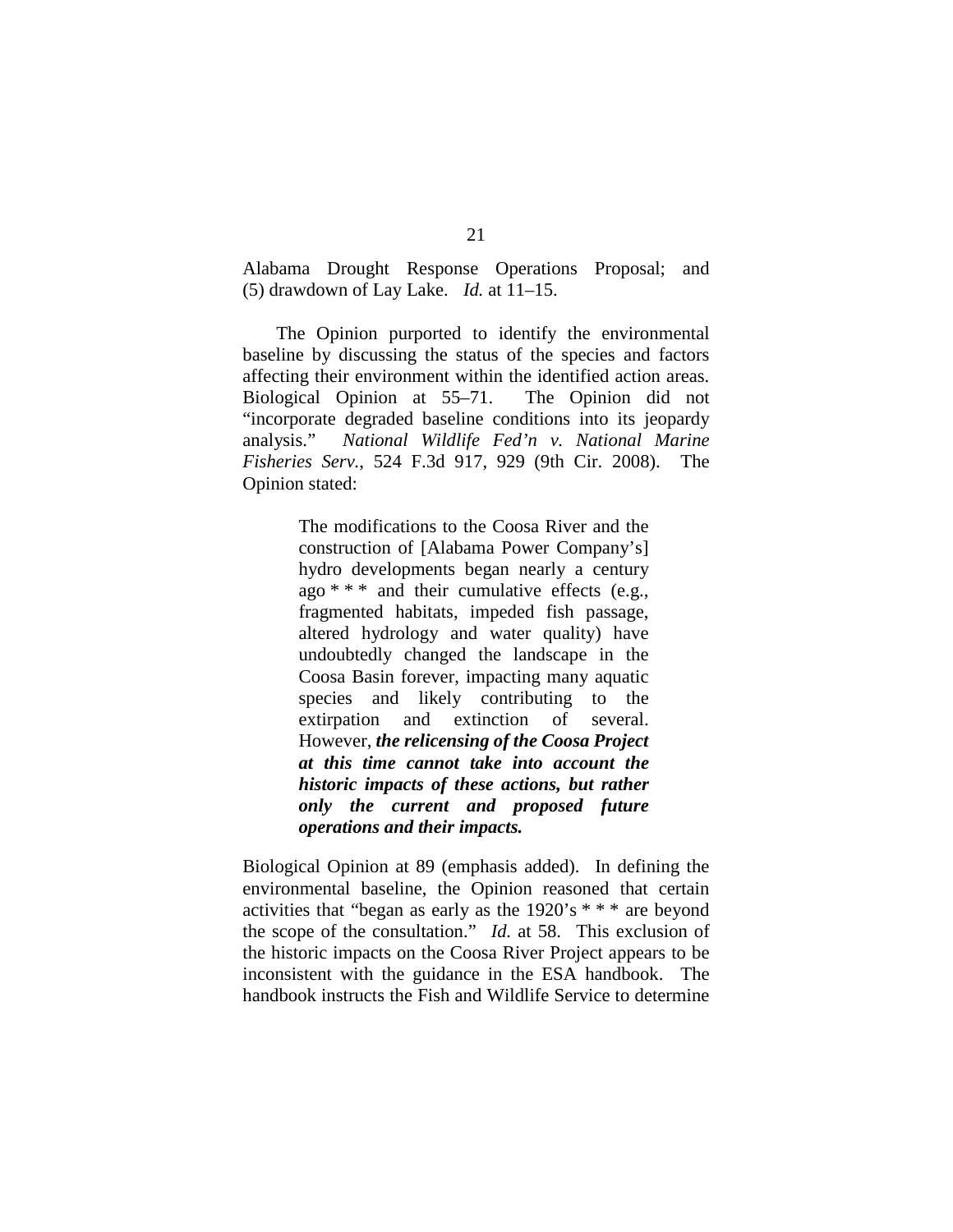"whether the *aggregate effects of the factors analyzed under 'environmental baseline,'* 'effects of the action,' and 'cumulative effects' in the action area \* \* \* are likely to jeopardize the continued existence of the species or result in destruction or adverse modification of critical habitat." *See*  United States Fish & Wildlife Serv. & Nat'l Marine Fisheries Serv., ESA Consultation Handbook, at 4-33 (emphasis added). The Biological Opinion itself described certain past harms that triggered ongoing impacts that must be part of the environmental baseline. For example, the Opinion acknowledged that "the *continued* impoundment of these projects results in *continual degradation* of benthic habitats by sedimentation, reducing water velocities, changing flow patterns, and changing water chemistry both above and below dams." Biological Opinion at 58 (emphases added). By discarding the methodology set forth in its own handbook and its own regulatory definitions, *see* 50 C.F.R. § 402.02, the Fish and Wildlife Service acted arbitrarily in establishing the environmental baseline without considering the degradation to the environment caused by the Coosa River Project's operation and its continuing impacts.

In the Opinion, the Fish and Wildlife Service acknowledged the precarious state of certain species in the area and noted that the "[r]easons for the decline and current state" of those species included "habitat modification," "sedimentation," "eutrophication," and "other forms of water quality degradation." Biological Opinion at 24–54*.* Rather than analyze the effects of the continued operation of the Coosa River Project, the Opinion merely listed some effects and may have omitted others. *Id.* at 71–85.

By way of example, the Opinion noted "that depressed [dissolved oxygen] levels can adversely affect behavior, growth, feeding, and reproduction in freshwater fishes."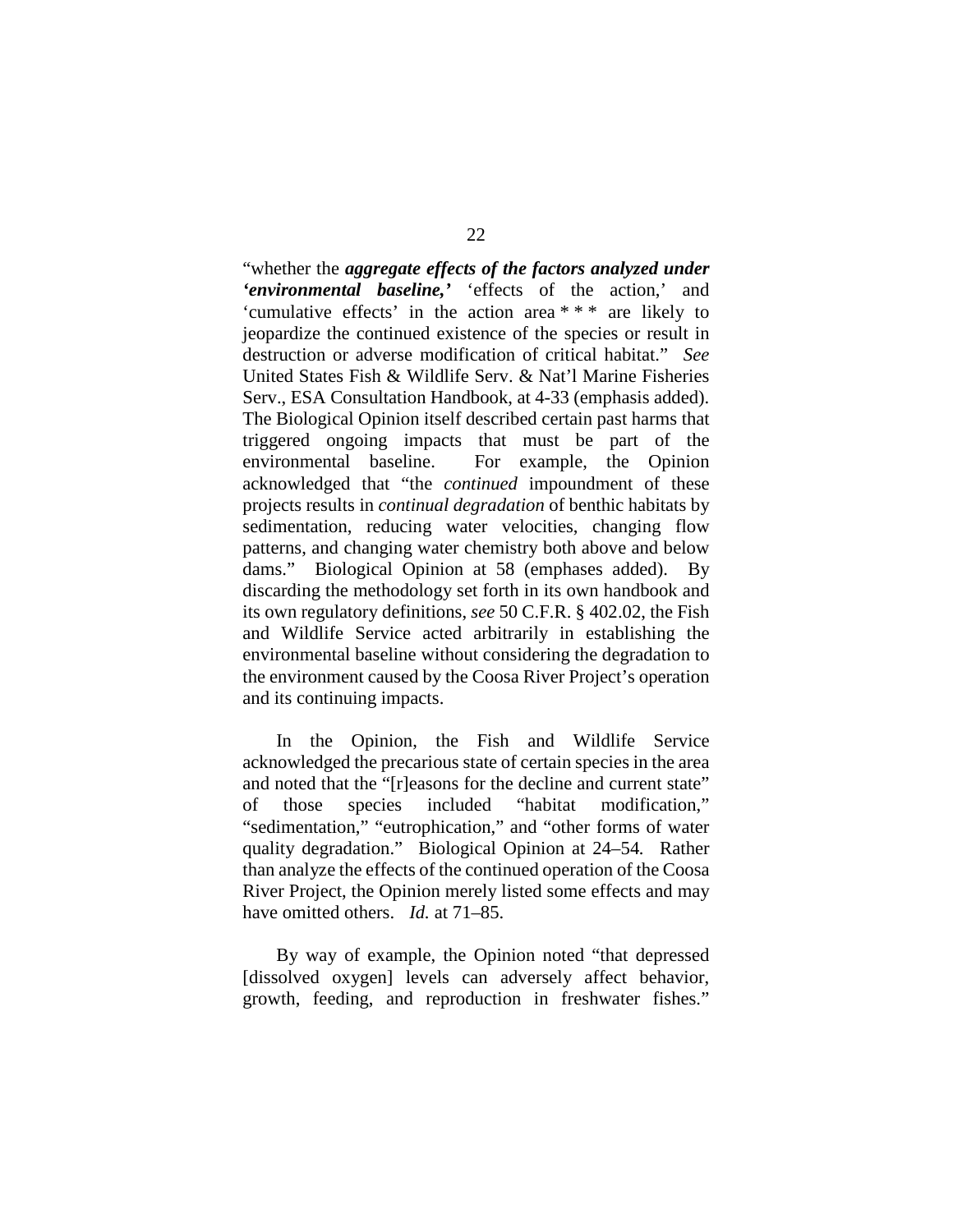Biological Opinion at 75. Likewise, the Opinion noted that "[f]reshwater mussels, like fish, respond negatively to depressed [dissolved oxygen] levels." *Id.* at 76. The Opinion notes that "[dissolved oxygen] levels are still well below the desired levels for a healthy river system" and that it is a "major concern" that the license imposes no requirement to maintain dissolved oxygen during "non[-]discharge periods \* \* \* since \* \* \* the biological needs of fish and mollusks must still be met when a hydroelectric project is not generating." *Id.* at 73–75. The Opinion failed to analyze how the dissolved oxygen levels are likely to affect the species in the area. Instead, the Opinion speculates that all will be well "if A[labama] P[ower] C[ompany] maintain[s] adequate [dissolved oxygen] levels downstream." *Id.* at 76.

While the Opinion at least acknowledged dissolved oxygen levels as a potential issue, it largely omitted fish passage and seasonal flows—that is, the effects the lack of fish passage and minimal flow requirements might have on aquatic species—from the effects analysis. The Fish and Wildlife Service argues that to the extent there are issues with fish passage or seasonal flows, those are part of the environmental baseline (the historically degraded condition) and remain unaffected by this action. But, as previously explained, the Service failed to incorporate the environmental baseline into its jeopardy analysis. In fact, the Opinion hardly addressed fish passage and seasonal flows in its discussion of the environmental baseline. As the Ninth Circuit has explained, "even where baseline conditions already jeopardize a species, an agency may not take action that deepens the jeopardy by causing additional harm." *National Wildlife Fed'n*, 524 F.3d at 930. Under these circumstances, the Opinion's jeopardy analysis is arbitrary because it fails to account for effects of degraded conditions on threatened species.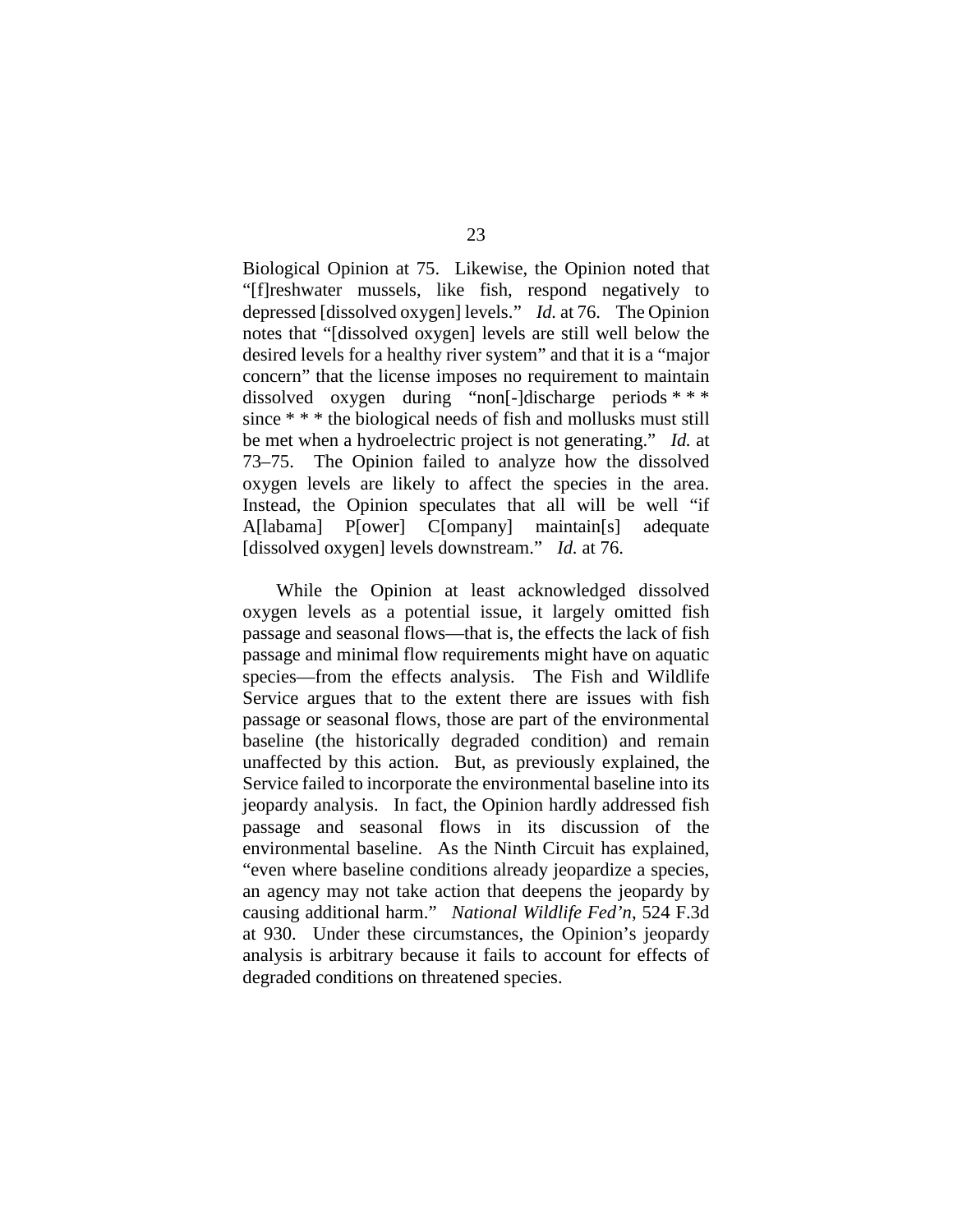The Department of Interior defends the Opinion's jeopardy analysis by arguing that "the populations found inside the action area have been living under degraded baseline conditions since at least 1964, and this licensing action proposes to *improve* those conditions by, among other things, imposing a minimum-flow regime for the Weiss bypass for the first time." DOI Br. at 21. But attributing ongoing project impacts to the "baseline" and excluding those impacts from the jeopardy analysis does not provide an adequate jeopardy analysis. The Opinion's jeopardy analysis is arbitrary in failing to account for the impact of continued operations of the existing dams.

Also, the Service's Opinion failed to show a rational connection between the facts found and its conclusion that the Coosa River Project will not jeopardize listed species or adversely modify critical habitat. The Opinion's Incidental Take Statement estimates that ninety or one hundred percent of several species in particular sections will be taken. Biological Opinion at 90–93. For example, the Opinion predicted that the southern clubshell, finelined pocketbook, southern pigtoe, and Georgia pigtoe could be taken up to one hundred percent as a result of poor water quality conditions in a new flow regime near the Weiss Bypass. *Id.* at 90–91. Likewise, the Opinion predicted that one hundred percent of the tulotoma snail, painted rocksnail, and southern clubshell could be taken in the Logan Martin Dam section of the Coosa River based on the continued operation of that dam. *Id.* at 91. Despite these predictions, the Opinion concluded that "this level of expected take is not likely to result in jeopardy to any of the listed species or destruction or adverse modification of critical habitat." *Id.* at 94. At the least, the Opinion should explain how a one hundred percent incidental take for multiple species is not likely to result in jeopardy.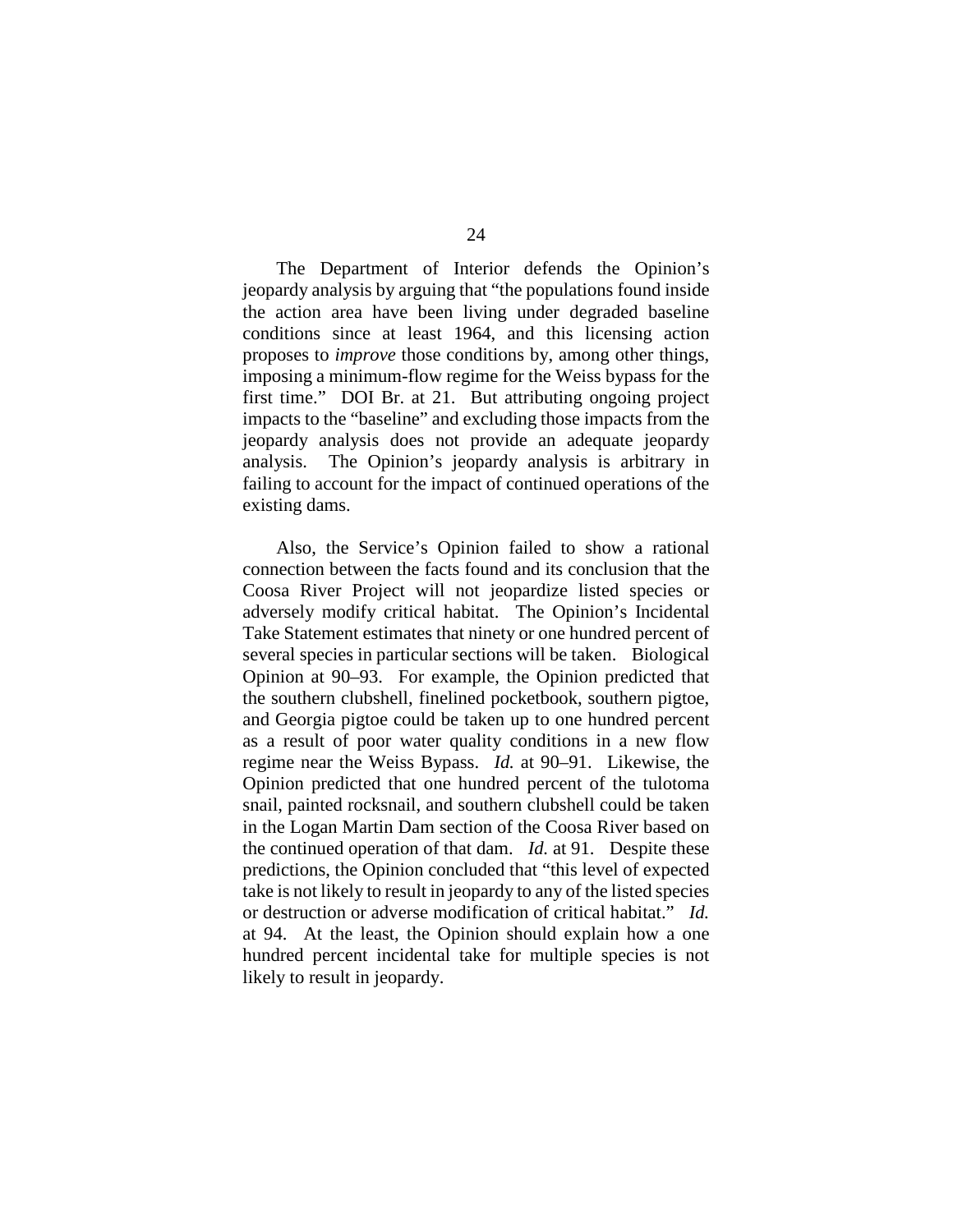In its briefing before this Court, the Department of Interior argues that the one hundred percent take only refers to individual members of the species in a specific location. Given its absence from the Opinion, this argument appears to be a post-hoc litigation position. The Opinion never suggests as a basis for its finding of no jeopardy that the local populations are insignificant to the larger populations. *See*  Biological Opinion at 90–93. Accordingly, the Opinion's jeopardy analysis is not legally sufficient without further explanation from the Fish and Wildlife Service, especially because population distribution is one of the factors the Service had to consider when evaluating the overall health of the species. *See* 50 C.F.R. § 402.02 (defining "jeopardize" as to "reduce appreciably the likelihood of both the survival and recovery of a listed species in the wild by reducing the reproduction, numbers, or *distribution* of that species") (emphasis added).

Finally, the Opinion's Incidental Take Statement is also legally insufficient. It failed to include an adequate trigger for re-consultation. Whenever an Opinion determines that "take is reasonably certain to occur," the Opinion must provide an "Incidental Take Statement," which authorizes harm to an endangered species and includes a trigger for re-consultation. 50 C.F.R. § 402.14(g)(7), (i)(1)(i), (i)(4). The Conservation Groups object that the Incidental Take Statement failed to provide a numerical trigger or identify a surrogate that provides a reasonable estimate for when to trigger reinitiation of formal consultation. The Department of Interior acknowledges that the Opinion did not provide a numerical trigger for certain species, but argues that it provided clear surrogate triggers for reinitiation of consultation.

The Incidental Take Statement's reinitiation notice merely provides that reinitiation should occur if "the amount or extent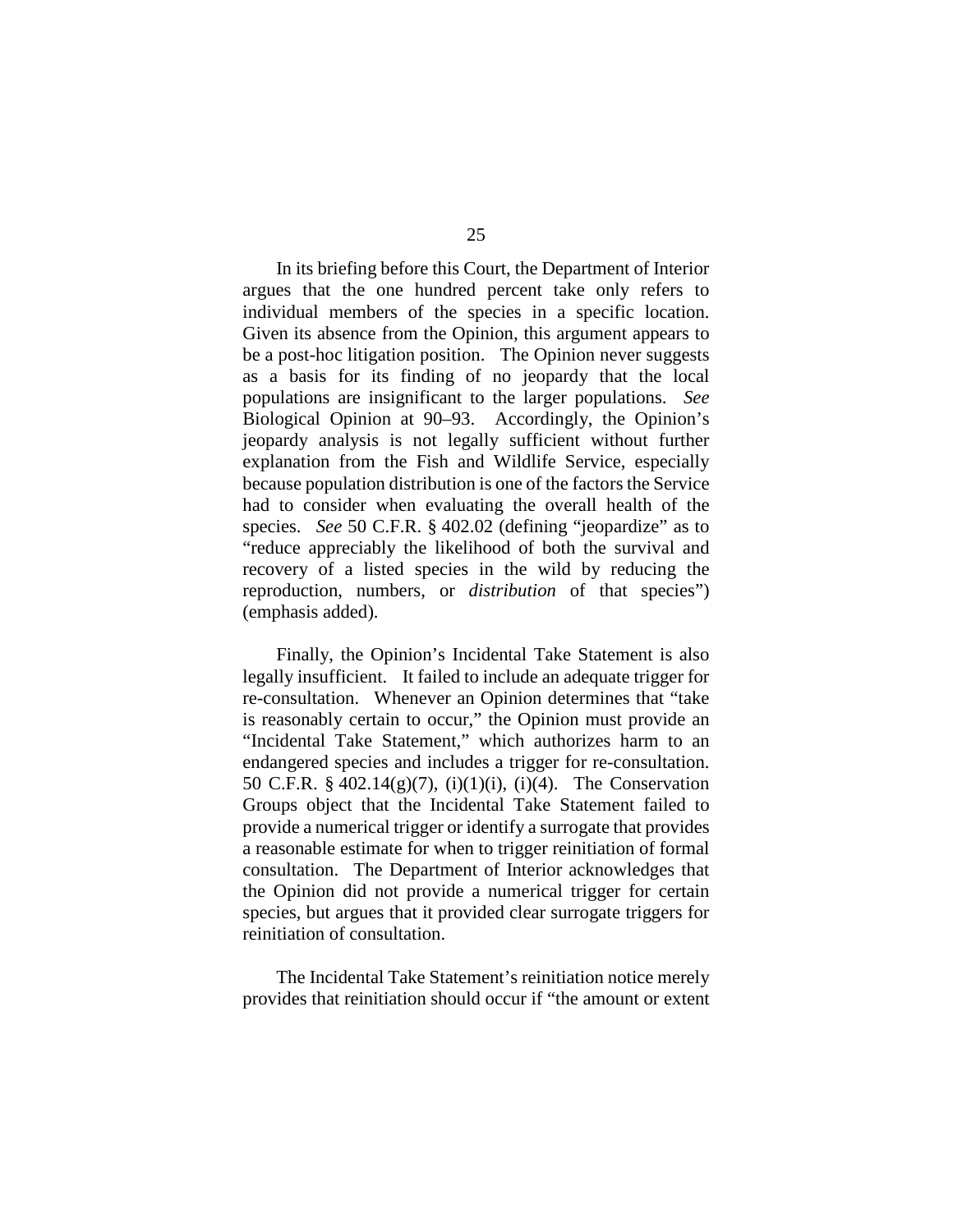of incidental take is exceeded." Biological Opinion at 99. But this statement does not provide enough guidance to explain how to determine whether "the amount or extent of incidental take is exceeded," particularly because incidental take is one hundred percent for multiple species. At oral argument, the Department argued that for those areas where it identified one hundred percent take, there would be no reason to reinitiate consultation because the take cannot exceed one hundred percent. Oral Argument at 1:16:55–1:17:02. The Department argued that if there ended up being a higher percentage of harm than predicted, however, reinitiation of consultation would be required. *Id.* at 1:17:40–1:17:48. But the Department admitted that it would not be able to detect take for certain species. *Id.* at 1:18:28–1:18:52. As a result, the Department acknowledged that the reinitiation notice in the Opinion was only included to meet Fish and Wildlife Service's regulatory obligations. *Id.* at 1:18:54–1:19:03. The requirement to include a trigger for reinitiation of consultation necessitates more than lip service. The lack of a clear trigger point to reinitiate consultation renders the Opinion unlawful.

**B**

The Conservation Groups' NEPA challenge turns on the sufficiency of the Commission's decision that relicensing the Coosa River Project for thirty years would not have any significant environmental effects on the vulnerable Coosa River ecological system. Because the record of the licensing proceedings points strongly in the opposite direction, the Commission's decision to forgo an Environmental Impact Statement does not hold water.

NEPA's primary function is "information-forcing," *Sierra Club v. FERC*, 867 F.3d 1357, 1367 (D.C. Cir. 2017), compelling federal agencies to take a hard and honest look at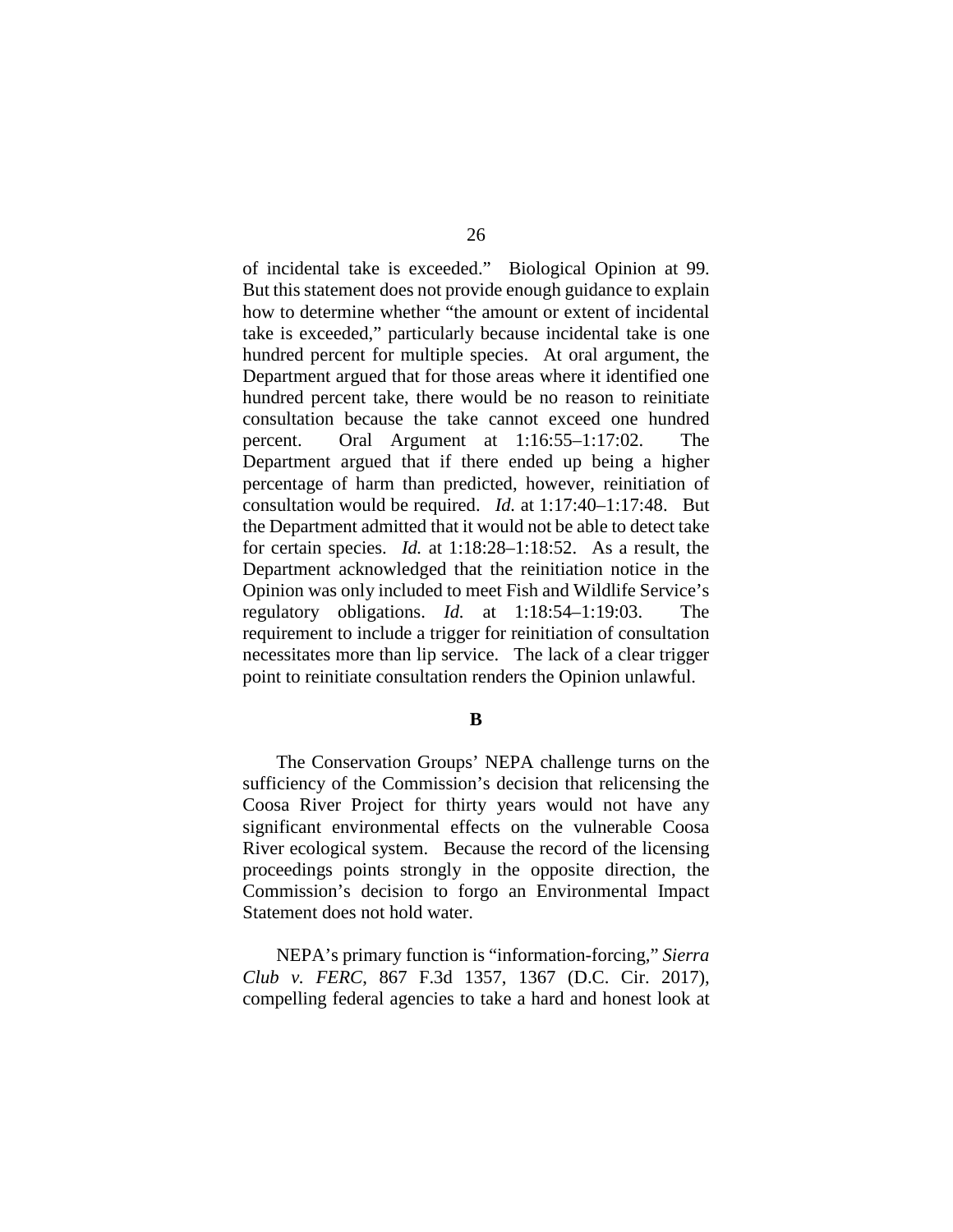the environmental consequences of their decisions, *Mayo v. Reynolds*, 875 F.3d 11, 16 (D.C. Cir. 2017). *See also Vermont Yankee Nuclear Power Corp. v. Natural Res. Def. Council, Inc.*, 435 U.S. 519, 558 (1978). In particular, to ensure that agency decisionmaking is fully environmentally informed, NEPA requires the agency to (1) identify accurately the relevant environmental concerns, (2) take a hard look at the problem in preparing its Environmental Assessment, (3) make a convincing case for any finding of no significant impact, and (4) show why, if there is an impact of true significance, there are sufficient changes or safeguards in the project to reduce the impact to a minimum, which would obviate the need for an Environmental Impact Statement entirely. *Sierra Club v. Van Antwerp*, 661 F.3d 1147, 1153–1154 (D.C. Cir. 2011), *as amended* (Jan. 30, 2012). Under that test, the Commission's Assessment will pass muster only if it undertook a "wellconsidered" and "fully informed" analysis of the relevant issues and opposing viewpoints. *Myersville Citizens for a Rural Cmty., Inc. v. FERC*, 783 F.3d 1301, 1324–1325 (D.C. Cir. 2015).

While determining whether an agency's "hard look" was adequate can often be an imprecise exercise, two fatal flaws in the Commission's analysis make the decision in this case quite straightforward. First, the Commission failed to reasonably consider and address multiple indicators that the project could have a significant impact on the environment, including the types of substantial effects on fish passage and dissolved oxygen levels that would normally compel the preparation of an Environmental Impact Statement. Second, the Commission misanalyzed the cumulative environmental effects of the Coosa River Project.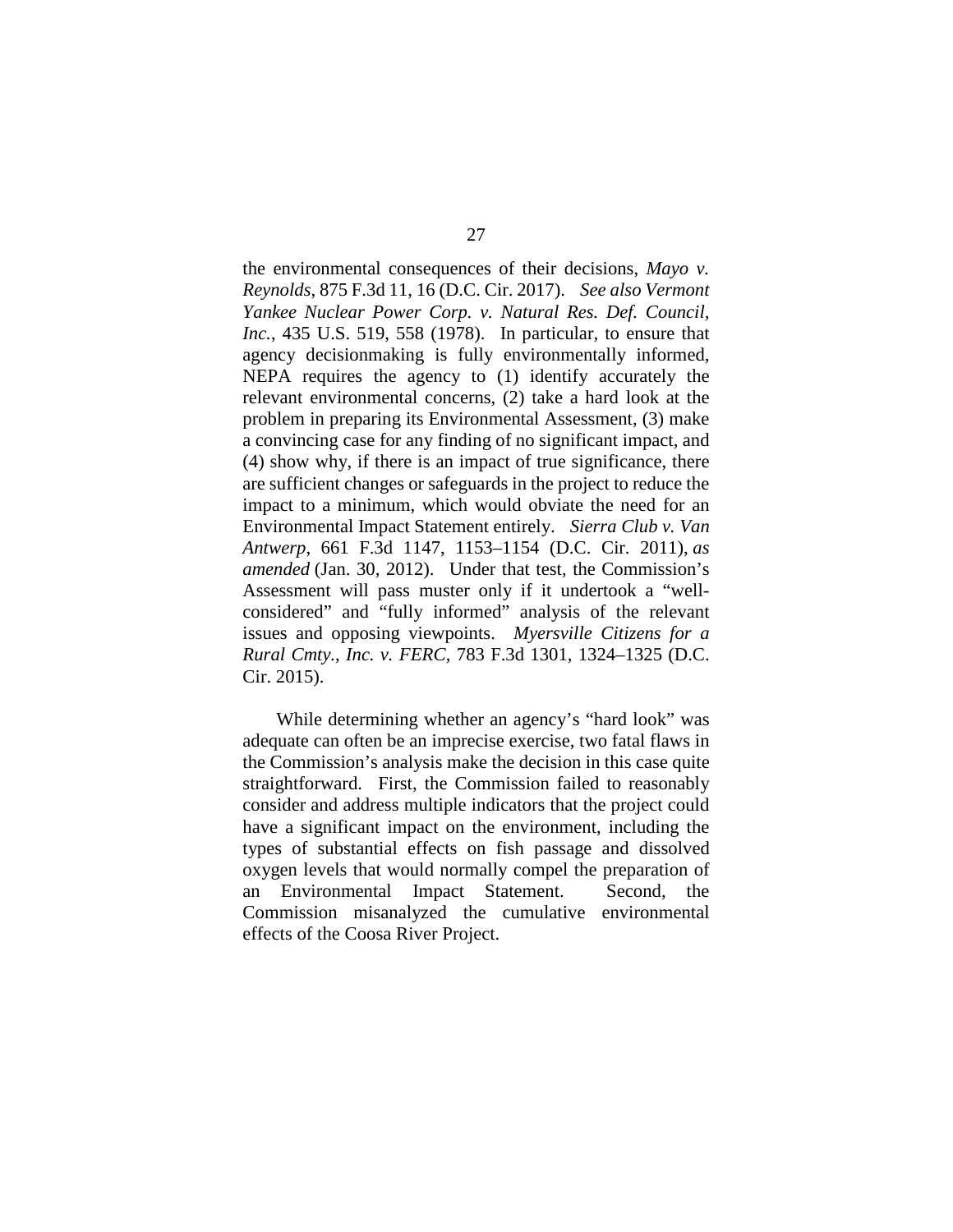#### *1. Significant Environmental Impact*

NEPA requires an Environmental Impact Statement for any major federal action that might "significantly" affect the human environment. 42 U.S.C. § 4332(C); *see Sierra Club v. Peterson*, 717 F.2d 1409, 1415 (D.C. Cir. 1983) ("If *any* 'significant' environmental impacts might result from the proposed agency action then an [Environmental Impact Statement] must be prepared *before* the action is taken."). Evaluating an action's environmental "significance" requires analyzing both the context in which the action would take place and the intensity of its impact. 40 C.F.R. § 1508.27.

Considering context is critical because the significance of an action can vary based on the setting and surrounding circumstances. For the type of site-specific action at issue in this case, significance typically depends on the action's effects in the immediate locale, rather than in the broader ecosystem or world as a whole. 40 C.F.R. § 1508.27(a).Both short- and long-term effects must be addressed. *Id*.

"Intensity" refers to the "severity" or acuteness of the impact on the contextualized environment. 40 C.F.R. § 1508.27(b). NEPA's implementing regulations prescribe a number of relevant factors that ensure the analysis of intensity rests on a comprehensive survey of the views of all affected governmental entities. *See id*. The NEPA analysis must take into account all foreseen impacts, both beneficial and adverse (regardless of whether the agency believes the action will provide a net benefit). *Id*. § 1508.27(b)(1). The agency must also consider the unique characteristics of the geographic area, the cumulative effects of each individual part of the action, and any impact on endangered or threatened species or their habitats. *Id*. § 1508.27(b)(3), (7), (9).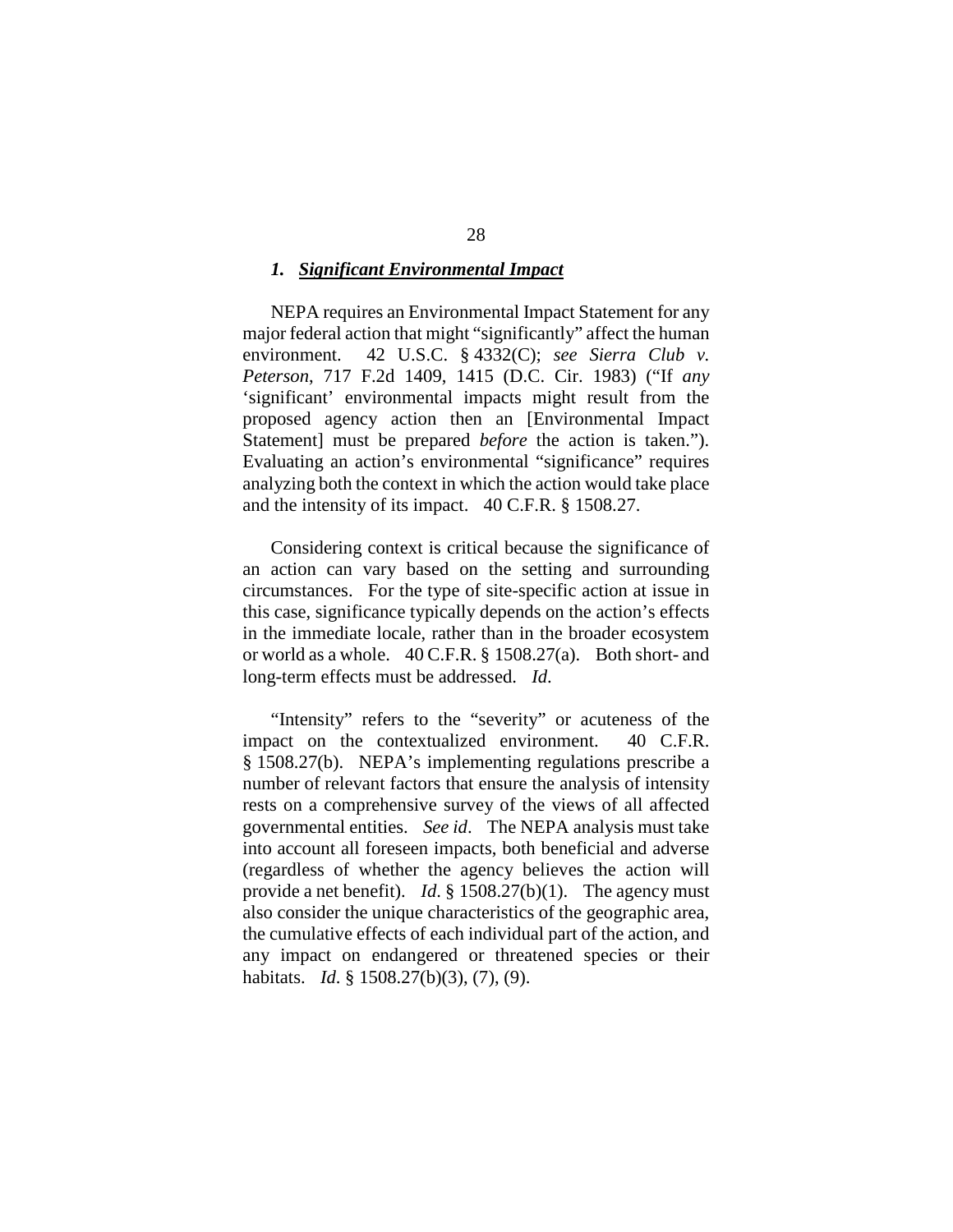## *a. Fish Passage*

The Commission's NEPA analysis backhanded the significant and deadly impact that the Project's operation threatens for indigenous fish populations as they attempt to navigate through the affected waterways. The Commission acknowledged that the project would result in large mortality rates for a number of species entrained (that is, killed) by Project turbines—as many as 1.3 million fish per year. Environmental Assessment at 101–102. The Commission, however, just shrugged off that death rate, deeming it insignificant because the entrained fish likely would be nonprotected species or juveniles with high natural mortality rates. The Commission's Assessment then pointed out that the Project's reservoirs support robust sport and in some cases commercial fisheries, and they do not appear to be substantially affected by any turbine-related mortality. *Id*.

That analysis is rife with flaws. First, the Commission's only cited evidence for the amount of fish deaths was a morethan-decade-old-survey of fish entrainment studies and estimates provided by the license applicant itself, Alabama Power. No updated information was collected; no field studies were conducted. Nor was any independent verification of Alabama Power's estimates undertaken. Assuming Alabama Power's good faith, its estimates were entirely unmoored from any empirical, scientific, or otherwise verifiable study or source. The Commission also failed to take even the preliminary step of attempting to acquire recent or site-specific data against which Alabama Power's estimates *could* have been compared. The Commission's acceptance, hook, line, and sinker, of Alabama Power's outdated estimates, without any interrogation or verification of those numbers is, in a word, fishy. And it is certainly unreasoned.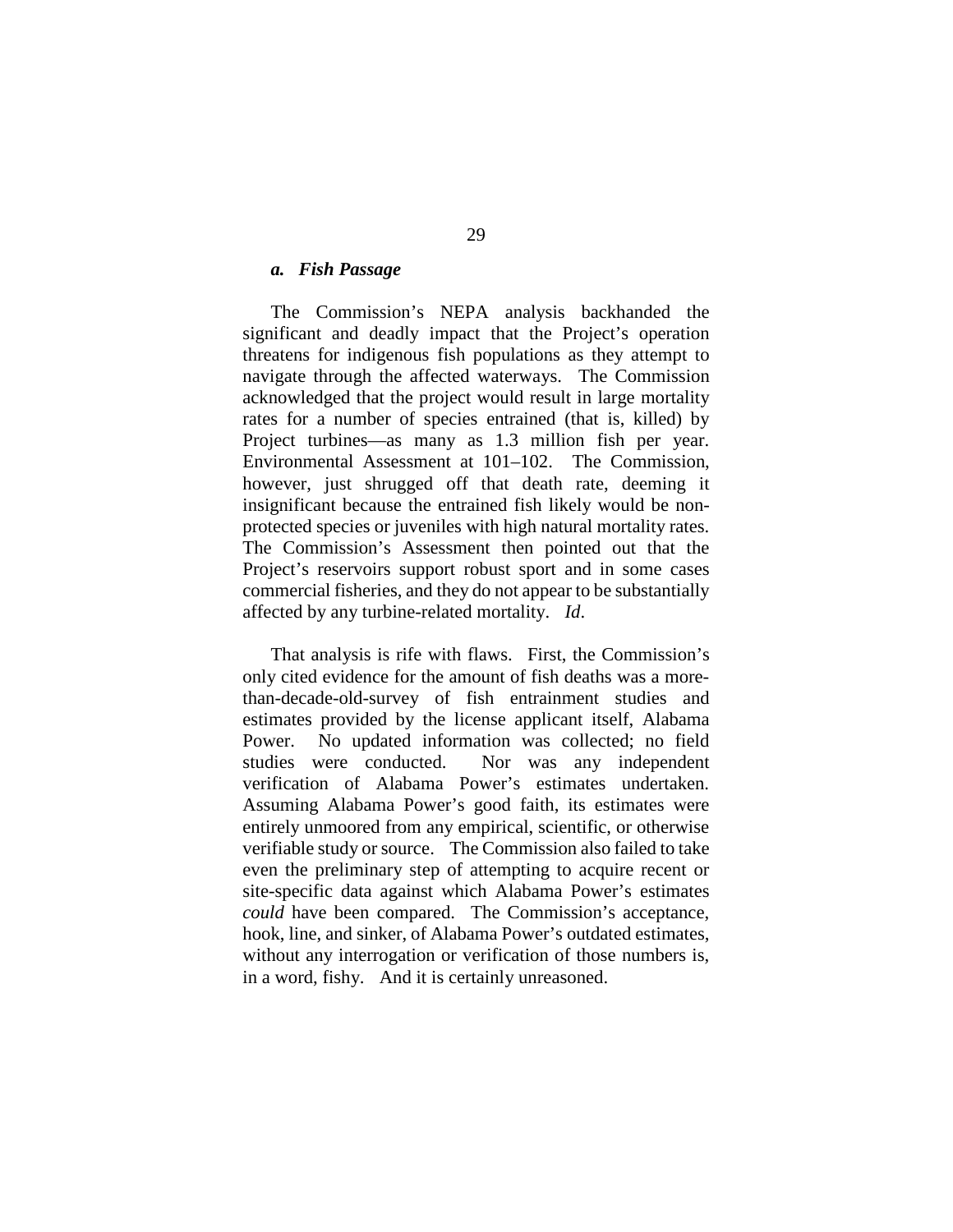The Commission points out that it reviewed a 1997 "summary of fish entrainment studies" to ground its findings and to cross-check Alabama Power's estimates. Environmental Assessment at 102. But that then-twelve-yearold study did nothing more than "review[] the results of 43 fish entrainment studies conducted at hydroelectric projects" located in completely different regions of the United States. *Id*. (explaining that the summary reviewed other studies conducted in the early- to mid-1990s at hydroelectric projects located primarily in the Northeast, Southeast, and Midwest). An old review of even older and geographically remote projects is far too thin a reed on which to rest a conclusion that annually killing 11% of a fish population is of no environmental significance.

Second, NEPA demands far more analytical rigor than the Assessment's breezy dismissal of the high fish mortality rate documented in its dated and unverified studies. *See Myersville*, 783 F.3d at 1322 (agencies cannot overlook a single environmental consequence if it is even "arguably significant"); *Delaware Riverkeeper Network v. FERC*, 753 F.3d 1304, 1310 (D.C. Cir. 2014) (agencies must comply with NEPA's exacting procedural requirements to "the fullest extent possible").By way of excuse, the Commission's Assessment noted, almost in passing, that the entrained fish are of the sort that normally "experience high natural mortality in fish populations unaffected by hydro operations." Environmental Assessment at 102.

The Commission seems to assume that this is a substantive answer, as though the Venn diagram of fish killed through entrainment and natural attrition is a perfect circle. Not so. The Project would compound the death rate. Those fish that manage to run the gauntlet of youth and natural mortality factors will now emerge only to face a high rate of death in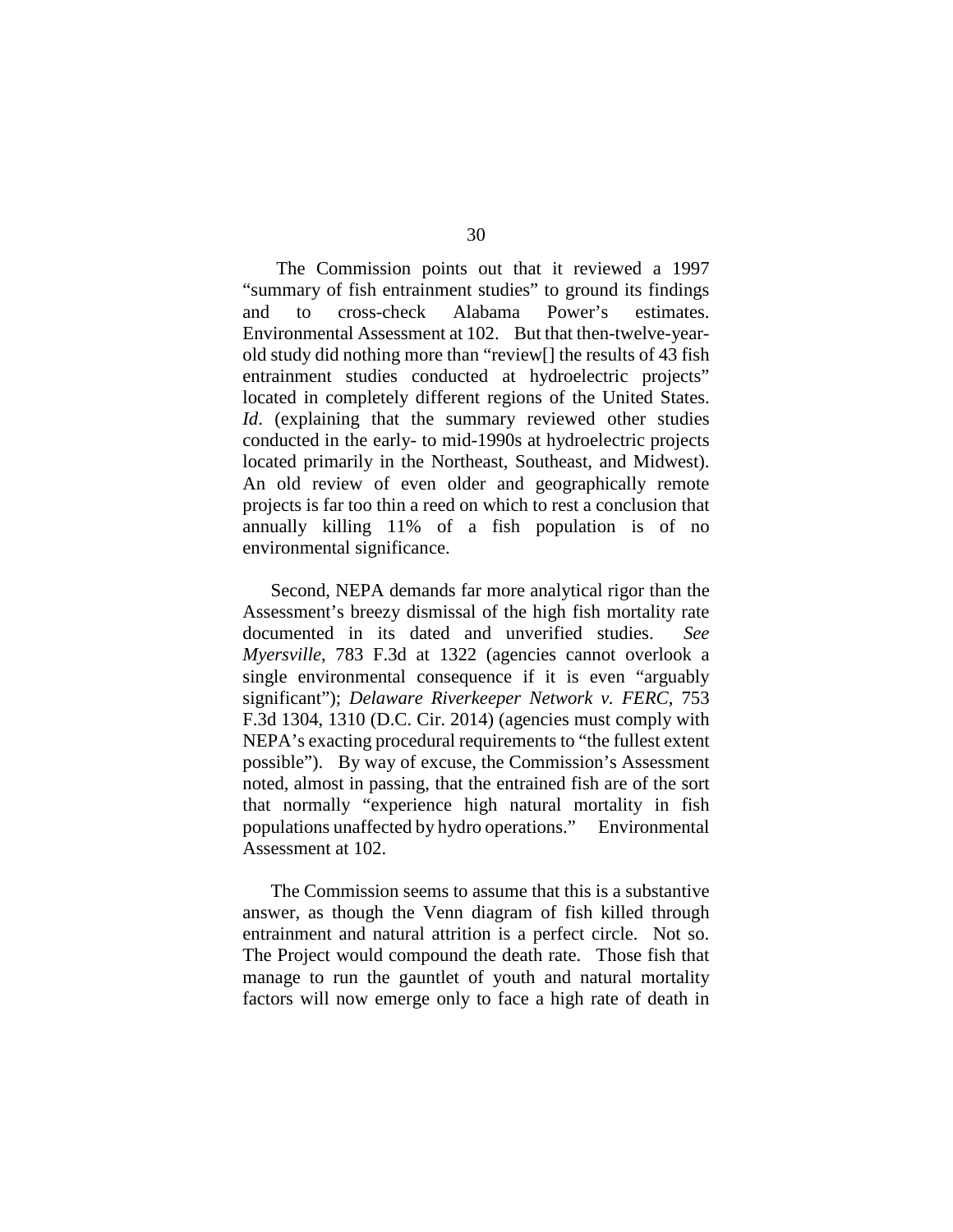hydropower turbines and other lethal aspects of the Project. The Commission's NEPA analysis has to grapple with that.

Third, the Commission's cheery assurance that "excellent" human-operated sport and commercial fisheries remain downstream is just whistling past the graveyard. Environmental Assessment at 97, 99. The Commission, for its part, made no effort to explain how downstream, humanoperated sport and commercial fisheries are relevant bellwethers for environmental impacts in the upstream Coosa River. After all, the nearby presence of a nice zoo has never been a relevant answer under NEPA to high species mortality in nature.

In short, with respect to the admitted killing of large numbers of fish in the Coosa River, the Commission's NEPA analysis was woefully light on reliable data and reasoned analysis and heavy on unsubstantiated inferences and *non sequiturs*. The record simply does not provide a rational connection between the licensing decision, the record evidence, and the finding of no significant environmental impact. Much more work is required of the Commission. Courts, after all, cannot evaluate the reasonableness of the unexplained.

## *b. Failure to Maintain Dissolved Oxygen Levels*

Dissolved oxygen in the water is indispensable for aquatic animal life. Many of the aquatic species in the Coosa River Project area, including those listed as endangered or threatened under the Endangered Species Act, require well-oxygenated, flowing water to survive. As a general rule, dissolved oxygen levels can threaten "acute mortality" for many aquatic species if they fall below 4.0mg/L for any sustained period of time. *First Rehearing Order* at P 38. The Project's operations can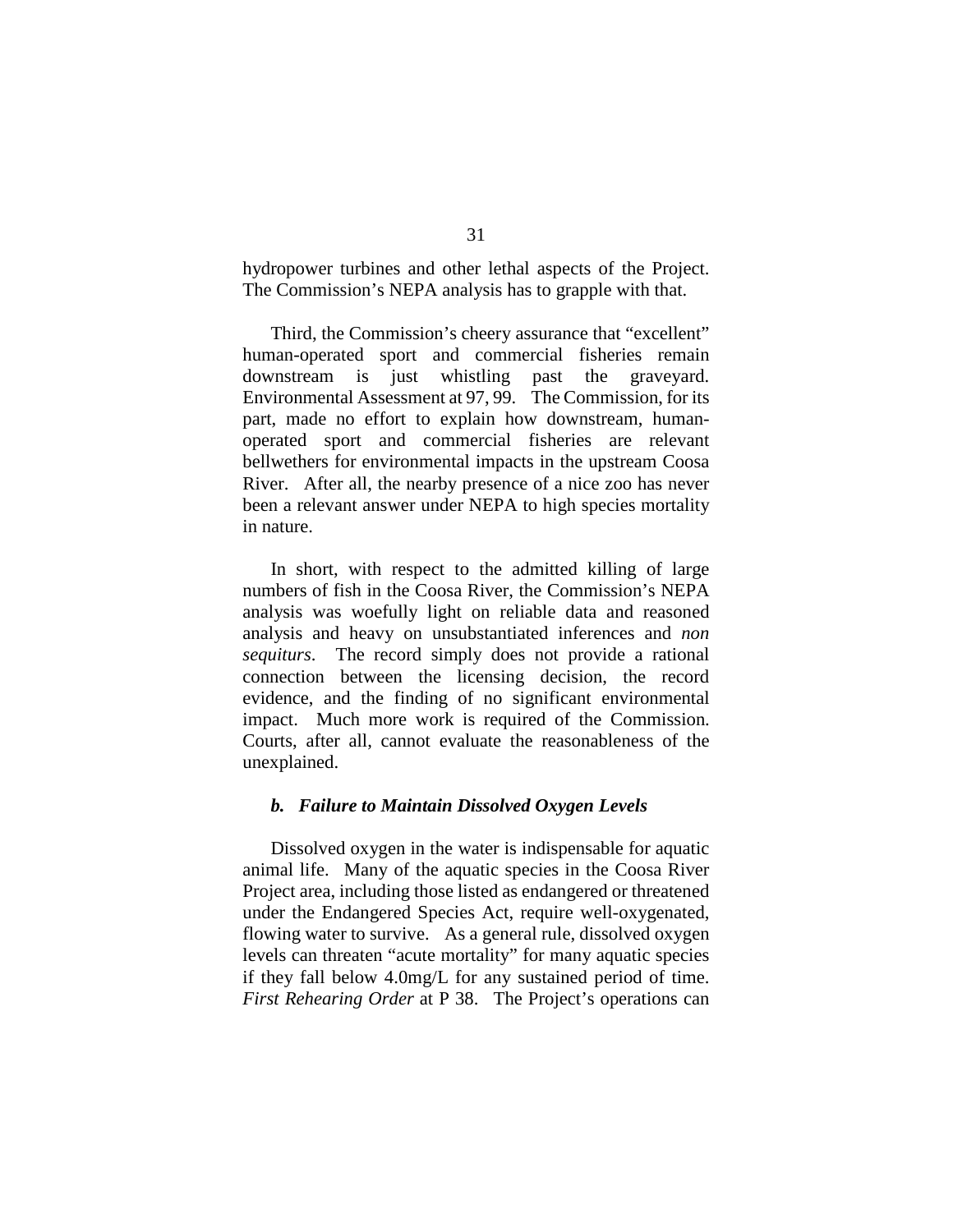lead to low dissolved oxygen levels, especially in the warmer summer and early fall months, because streamflows decline, and large portions of tributary flows are captured and held in the reservoirs to maintain desired elevations. *Id*. at PP 19–22. Also during the summer, water in the Project's reservoirs tends to separate into two layers: (1) a warm surface layer that is relatively rich in dissolved oxygen due to its proximity to the surface, which facilitates oxygen exchange with the ambient air, and (2) a colder bottom layer where decomposing organic material in the reservoir bed devours the dissolved oxygen, drastically reducing the level remaining to support life.

Dissolved oxygen levels in the tailraces—the waters downstream of the dams—are primarily influenced by the depth at which water is drawn from the reservoir during generation. *First Rehearing Order* at P 19 n.19. The Project's intakes primarily draw water from the deeper portions of their respective impoundments. The release of these waters with low levels of dissolved oxygen through the Project powerhouses can suppress dissolved oxygen levels in the Project's tailraces to well below the 4.0mg/L standard up to twenty percent of the time during warmer months.

Federal law prohibits the Commission from licensing a hydroelectric project unless the state water quality agency certifies the project's compliance with state water standards. *See* 33 U.S.C. § 1341(a)(1), (d). The Alabama Department of Environmental Management conditioned its approval of the Coosa River Project on Alabama Power's compliance with several state-law requirements, and those conditions were incorporated into the license the Commission issued.

As relevant here, the first condition initially required Alabama Power to ensure that the dissolved oxygen level at each of its seven developments remained above 4.0 milligrams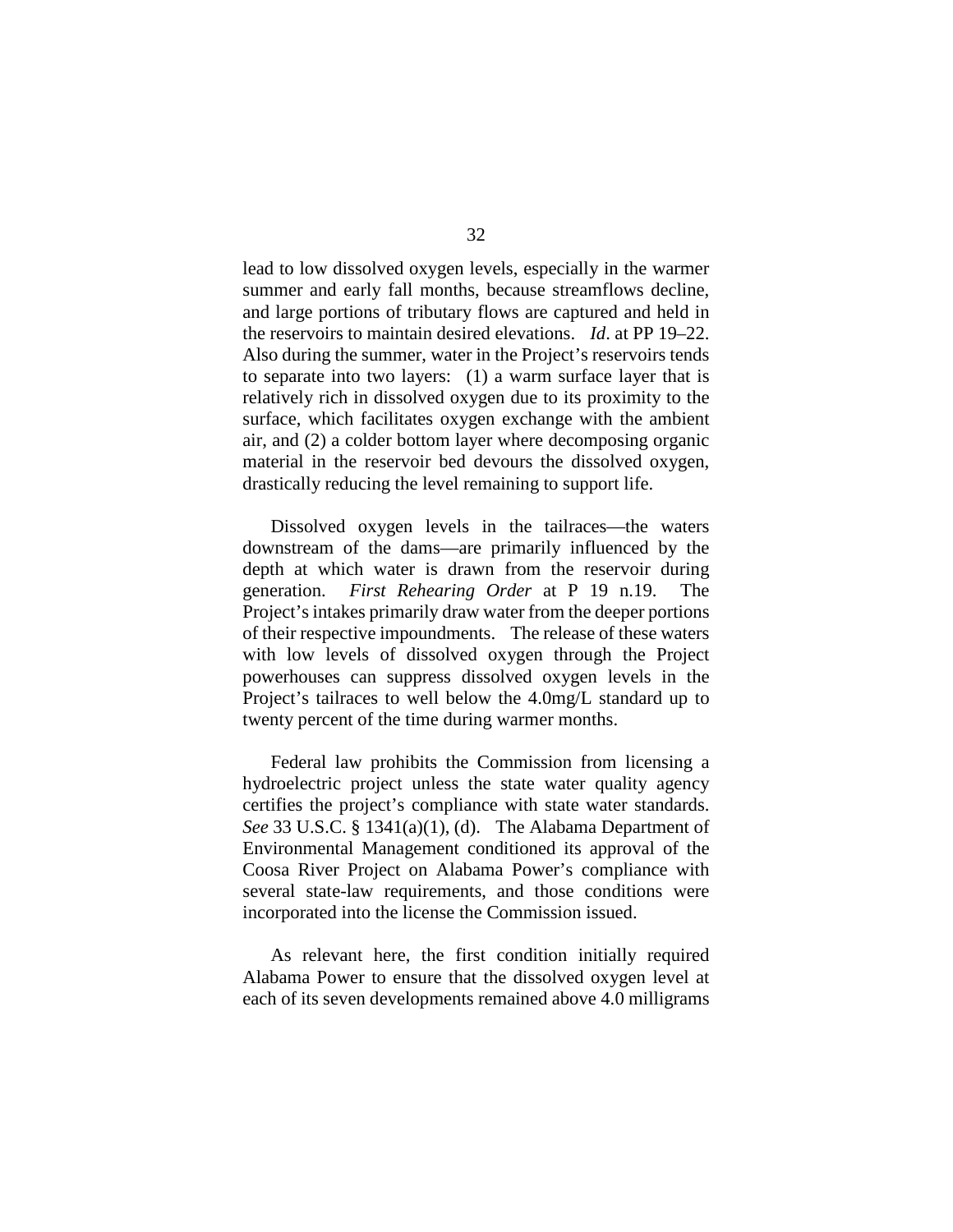per liter. That requirement gave effect to the plain text of Alabama law. Ala. Admin. Code rr. 335-6-10-.09(2)(e)(4)(i), (3)(c)(4)(i), (5)(e)(4)(i) ("*In no event* shall the dissolved oxygen level be less than 4 mg/l due to discharges from existing hydroelectric generation impoundments.") (emphasis added). Given that "clear" state-law command, the Commission's Licensing Order was explicit that "Alabama Power must maintain no less than 4.0 mg/L of [dissolved oxygen] *at all times*, including during periods of nongeneration." *Licensing Order* at P 73 n.47 (emphasis in original). $2$ 

But on rehearing, the Commission muddied the waters by "clarify[ing]," *First Rehearing Order* at P 56, that the duty to maintain dissolved oxygen levels "at all times" actually meant only sometimes—that is, only during actual generation and certain minimum flow releases, *id*. at P 27 (Alabama Power only needs "to meet a 4.0 mg/L [dissolved oxygen] standard when the Project is discharging, i.e*.*, during periods of generation and in its minimum flow releases from the Weiss and Jordan developments."). In reaching that conclusion, the Commission noted that the Alabama Department of Environmental Management interpreted the state code to mandate 4.0 mg/L dissolved oxygen levels only during periods

<span id="page-32-0"></span> <sup>2</sup> Alabama law actually sets a lower dissolved oxygen water quality standard for hydropower generators than for other users of "outstanding Alabama water." Ala. Admin. Code rr. 335-6-10- .09(1). In response to a public comment concerning this variance for hydropower sources, Alabama interpreted its Code provision to "mean that during periods when there is no discharge from the impoundment the applicable dissolved oxygen criterion is 5.0 mg/l in waters with the Public Water Supply and Fish and Wildlife designated uses. The applicable dissolved oxygen criterion during periods when the impoundment is discharging is 4.0 mg/l." J.A. 1355.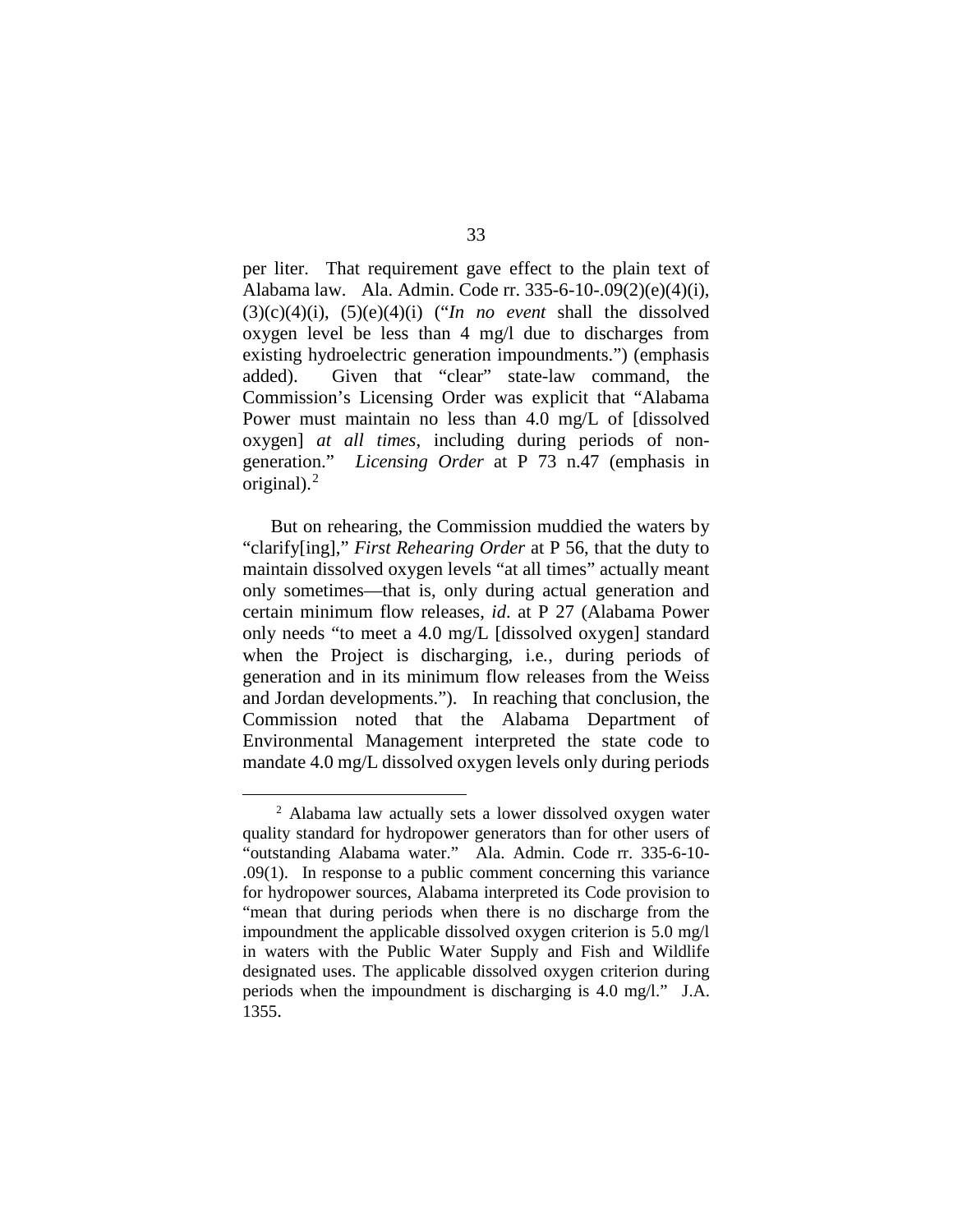of actual generation. *Id*. at PP 26–27. The Commission also accepted Alabama Power's submissions that it would be infeasible to maintain 4.0 mg/L dissolved oxygen minimums at all times even if various mitigation measures identified by Commission staff were implemented. *Id*. at PP 44–46.

The Commission's authorization for Alabama Power to operate for substantial periods of time without maintaining the lowest level of dissolved oxygen identified in the text of Alabama's statute and necessary to avoid "acute mortality," *First Rehearing Order* at P 38, constituted a significant adverse environmental consequence without reasoned justification. As the Commission acknowledged at oral argument, nongeneration periods constitute the "overwhelming majority" of time for the project. Oral Argument at 1:10:24–1:10:56.

What is more, the record documented an extensive and troubling pattern during which dissolved oxygen levels in the Project area frequently plummeted below the lowest tolerable level, threatening "acute mortality" for many aquatic species. *First Rehearing Order* at P 38. A comprehensive analysis of the Project's dissolved oxygen levels for much of 1999–2014 revealed that hourly dissolved oxygen levels during generation periods fell below the minimum 4.0mg/L standard more than 25% of the time across all Coosa developments.

For example, in 2014, records revealed that, at numerous Alabama Power sites, dissolved oxygen levels routinely dropped below 4.0 mg/L in the warmer months, at the following frequency: 13.6% of generation time at H. Neely Henry, 10.2% at Weiss, 5.8% at Logan Martin, and 1.2% at Mitchell. *First Rehearing Order* at P 32.

Mean daily levels of dissolved oxygen during nongeneration periods—exactly what the Commission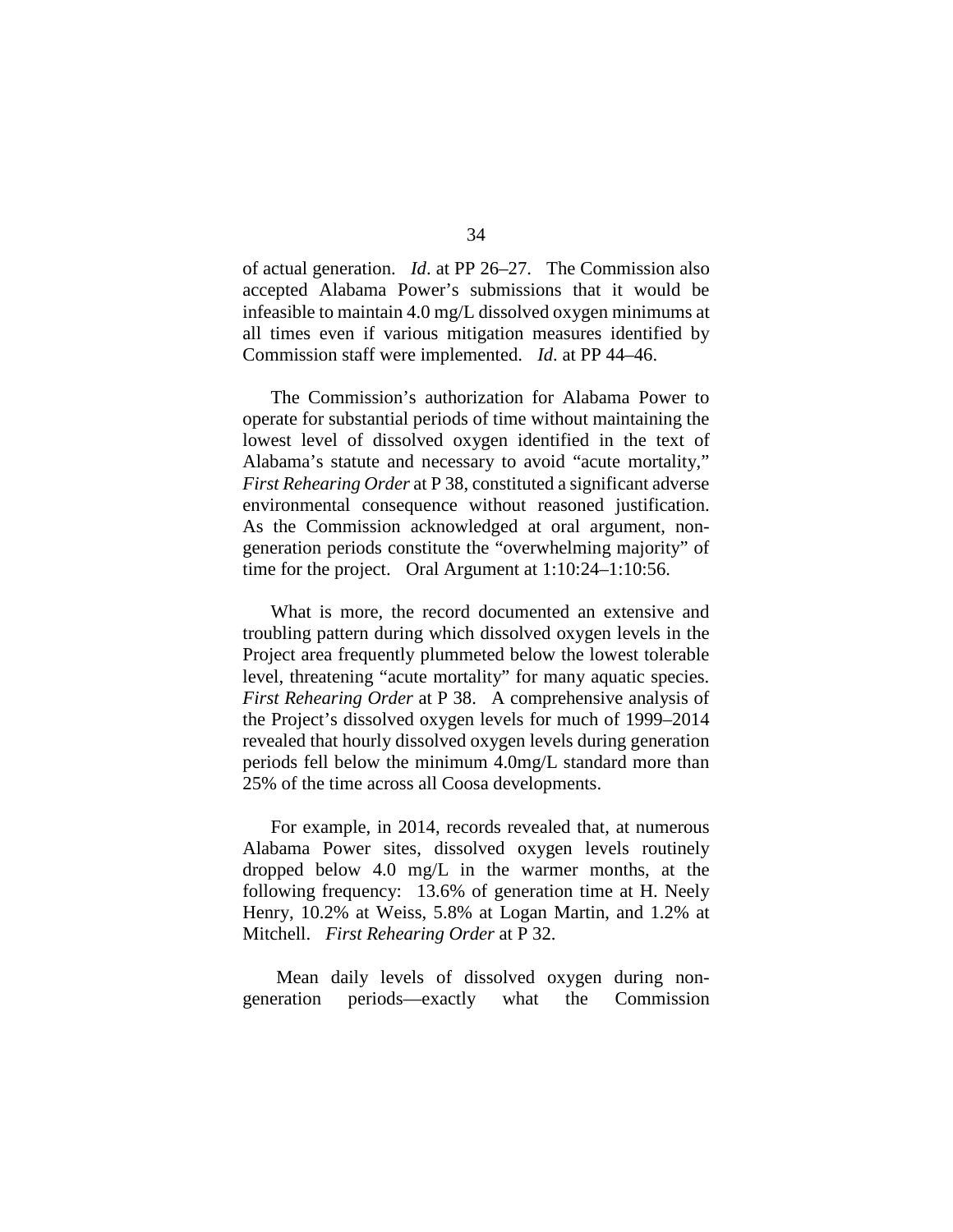greenlighted—were far worse. The percentage of nongeneration time when dissolved oxygen dropped below 4.0 mg/L was: 57.8% at Logan Martin, 50.4% at Lay, 37.1% at H. Neely Henry, 11.5% at Mitchell, and less than 1% at Weiss. *First Rehearing Order* at P 33.

To put a finer point on it, the Commission's own licensing record establishes that the Coosa River Project regularly and predictably violates the water quality license conditions during generation periods and blows right past the water-quality standard codified in Alabama law during times of nongeneration, threatening lethal consequences for water species. Indeed, in 2005, the Fish and Wildlife Service expressed its "very serious concerns" to the Alabama Department of Environmental Management about "repeated non-compliance with state water quality standards (pursuant to section 40l of the Clean Water Act) by [Alabama Power]'s facilities subject to this relicensing as well as inconsistent data reporting[.]" J.A. 635. Yet the Commission took no account of the environmental impact of these deadly low levels of dissolved oxygen in its NEPA analysis.

Instead, the Commission hangs its hat on the license's requirement that Alabama Power install oxygen diffuser aeration systems. These aeration systems are generally designed to pump additional oxygen into the water during generation periods. That sounds like a promising approach. At least, if the aspiration were matched with substance. But it is not on this administrative record. The licensing record is devoid of information about what aeration system will be implemented, or when, or how it will perform. Alabama Power never provided any details or specifications about its proposed aeration system before the Commission reflexively embraced it as a sufficient mitigation measure. On top of that, the Commission allowed Alabama Power an additional six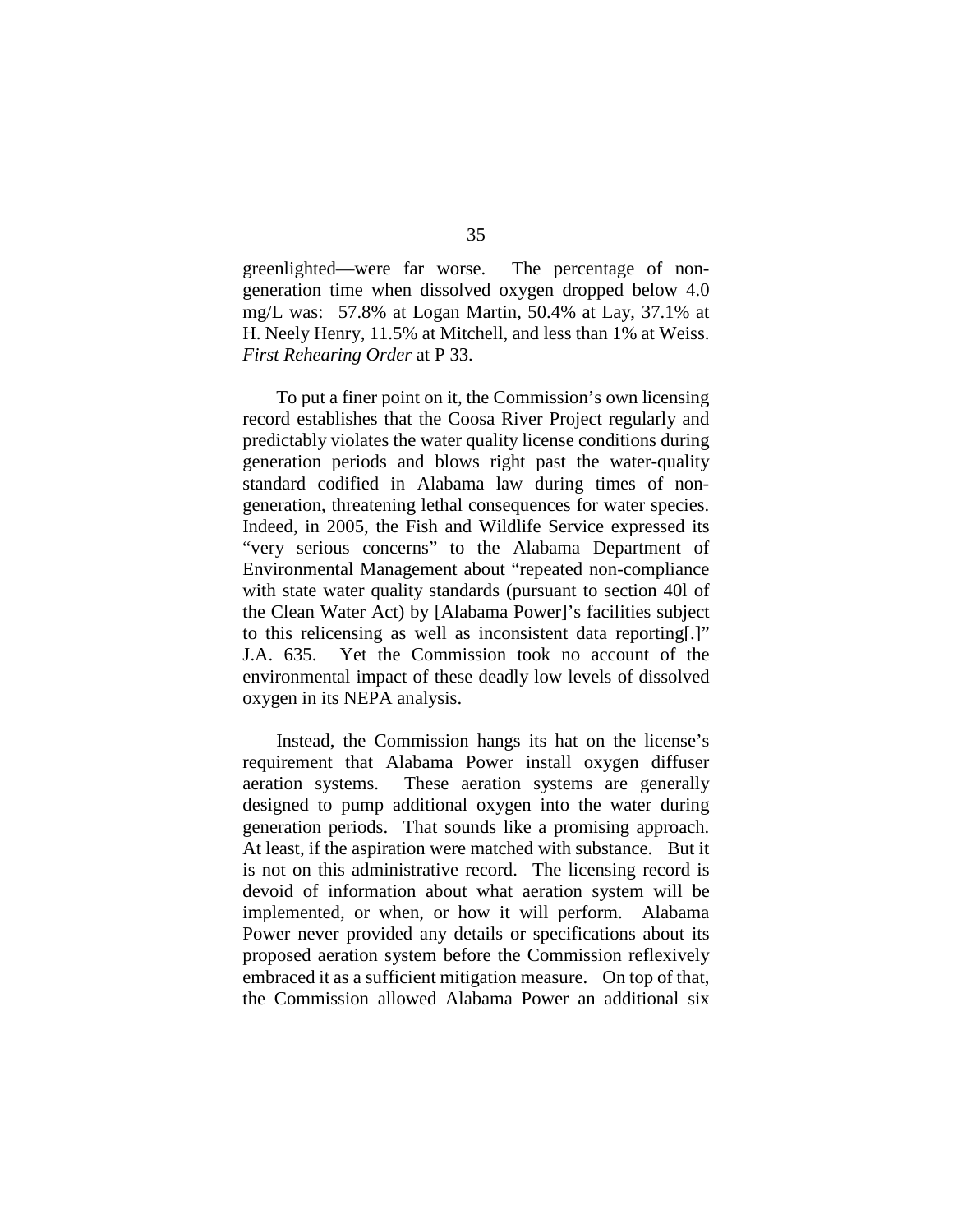months after the license issued before even *disclosing* its anticipated aeration measures to the Commission and another year to put them in place. The Commission also gave Alabama Power another six months from license issuance to file its proposals for water quality monitoring enhancements, so that they too could—hopefully—be implemented within eighteen months of licensing.

Also curiously absent from the Commission's analysis is what would happen to the water if the proposed aeration system or other mitigation measures fell short and were disapproved by the Commission. That was a distinct possibility given that the Commission had already found that two of Alabama Power's existing aeration systems failed to meet the 4.0 mg/L bare minimum at the time of relicensing. *See First Rehearing Order* at PP 29–35. And the Commission ignored altogether the impact on the Coosa River habitat and aquatic life of at least eighteen months of dangerously depleted dissolved oxygen levels across almost the entire Project.

Because Alabama Power gave the Commission nothing in this record to support its judgment, the Commission pointed in its First Rehearing Order to an aeration system apparently being used at the Yadkin-Pee-Dee Project in North Carolina to maintain appropriate dissolved oxygen levels. That hurts rather than helps. Remember, by the time the Commission issued its First Rehearing Order, three years had elapsed from the licensing decision. If Alabama Power had been timely implementing the aeration systems as promised in the Licensing Order, the Commission would have had no need to look to an unrelated project in North Carolina to prop up its decision. Plus, if the Commission was aware of a successful aeration system available for Alabama Power to use, then it should have required that Alabama Power use that system or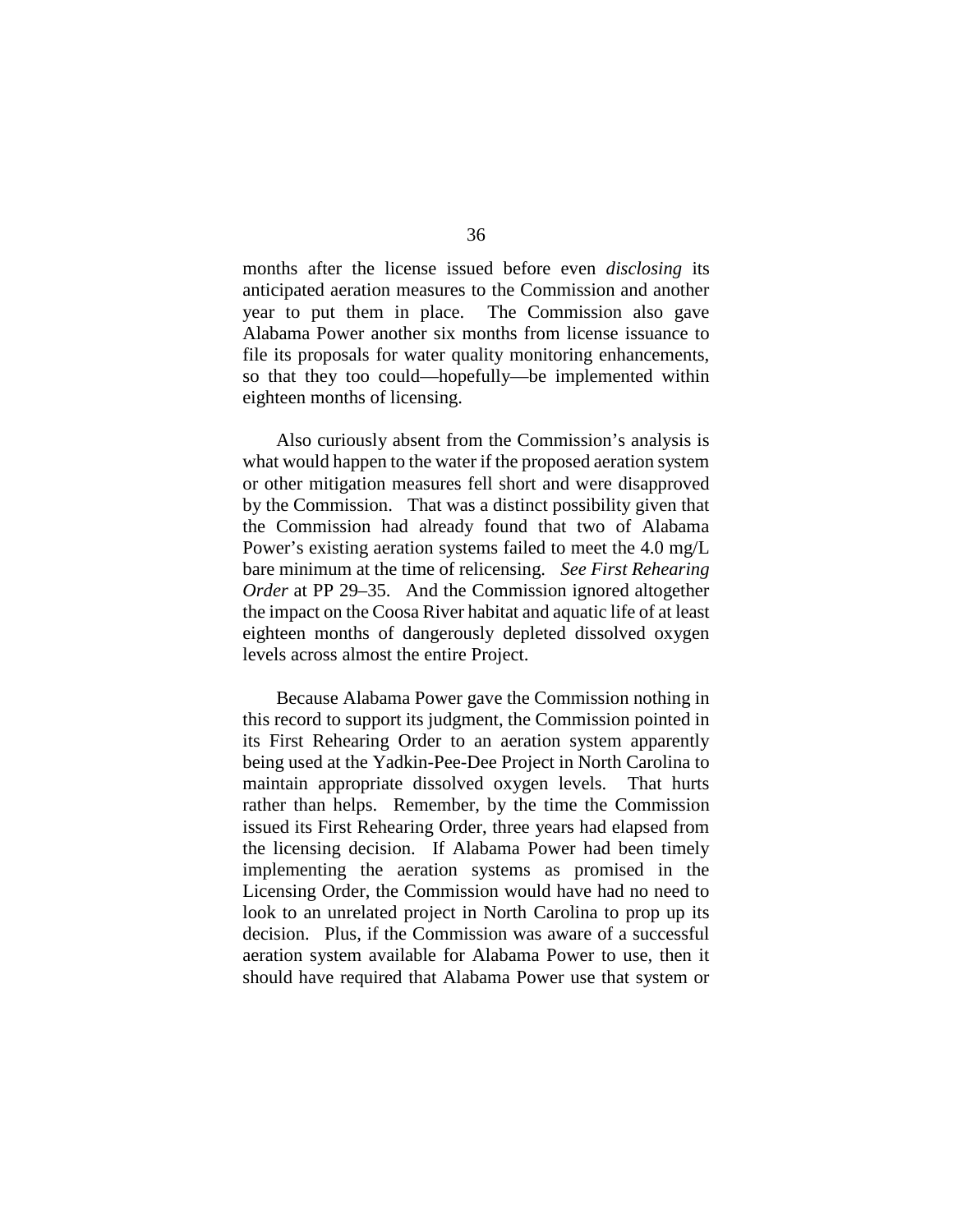its equivalent rather than give the Company an 18-month (or perhaps now three-year) blank check.

What is more, the administrative record does nothing to back-up the Commission's reliance on Yadkin-Pee-Dee. The record is devoid of evidence or data indicating that whatever aeration system used there would have the same results in the Coosa River given the configuration of its hydroelectric systems and already-fragile and degraded conditions. Also missing is any analysis of how long the dissolved oxygen levels persist before dissipation, the conditions under which the aeration system performed in North Carolina, or even evidence that the proffered levels of dissolved oxygen actually ever materialized at Yadkin-Pee-Dee. The Commission just blithely assumed that (i) a buffer level of 6.0 mg/L of dissolved oxygen would be consistently attained, and (ii) it would be enduring enough to perpetuate at least the minimum 4.0 mg/L throughout the entire non-generating period. *First Rehearing Order* at P 51.

To sum up, the Commission relicensed the Coosa Project despite known violations of minimum dissolved oxygen levels based on its sight-unseen acceptance of Alabama Power's anticipated-but-unidentified mitigation measures, the specifics of which did not even have to be submitted for examination until six months after the license issued, or installed for eighteen months. *See* Environmental Assessment at 222–223. Given the exceptional importance of maintaining minimum dissolved oxygen levels to the aquatic ecosystem, it was irrational for the Commission to cast those significant environmental impacts aside in reliance on some sort of mitigation measures, which the Commission was content to leave as "TBD."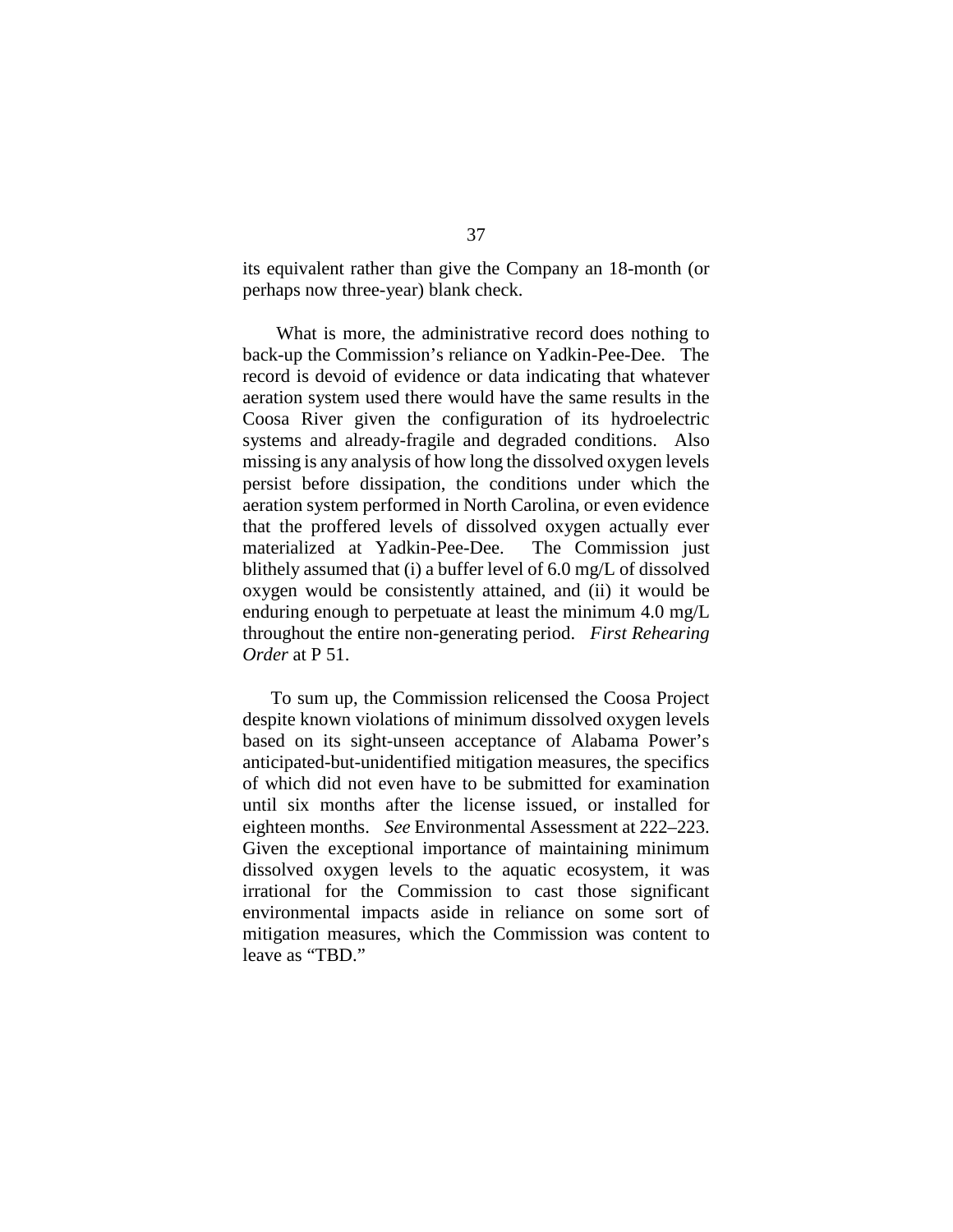#### *2. Consideration of Cumulative Impacts*

NEPA requires that the agency's Environmental Assessment wrestle with the cumulative environmental impact of a proposed action. Implementing regulations prohibit agencies from gaming the system by artificially segmenting significant actions into piecemeal, and individually insignificant, components. *See* 40 C.F.R. § 1508.7. Cumulative impacts are "the incremental impact of the action [on the environment] when added to other past, present, and reasonably foreseeable future actions regardless of what agency (Federal or non-Federal) or person undertakes such other actions." *Id*. As the NEPA regulations explain, cumulative impacts include "individually minor but collectively significant actions" that occur over a length of time. *Id*. Effects include both direct effects that "are caused by the action and occur at the same time and place," and indirect effects that the action foreseeably causes, but that are removed from the action in time and location. 40 C.F.R. § 1508.8.

Put simply, an agency's Environmental Assessment "must give a realistic evaluation of the total impacts and cannot isolate a proposed project, viewing it in a vacuum." *Grand Canyon Trust v. FAA*, 290 F.3d 339, 342 (D.C. Cir. 2002). In so doing, the "incremental impact of the action [at issue] must be considered when added to other past, present, and reasonably foreseeable future actions." *Id*. (alteration in original; internal quotation marks omitted). In other words, "[i]t makes sense to consider the 'incremental impact' of a project for possible cumulative effects by incorporating the effects of other projects into the background data base of the project at issue." *Coalition on Sensible Transp., Inc. v. Dole*, 826 F.2d 60, 70–71 (D.C. Cir. 1987) (internal quotation marks omitted). Indeed, the Commission agreed that the NEPA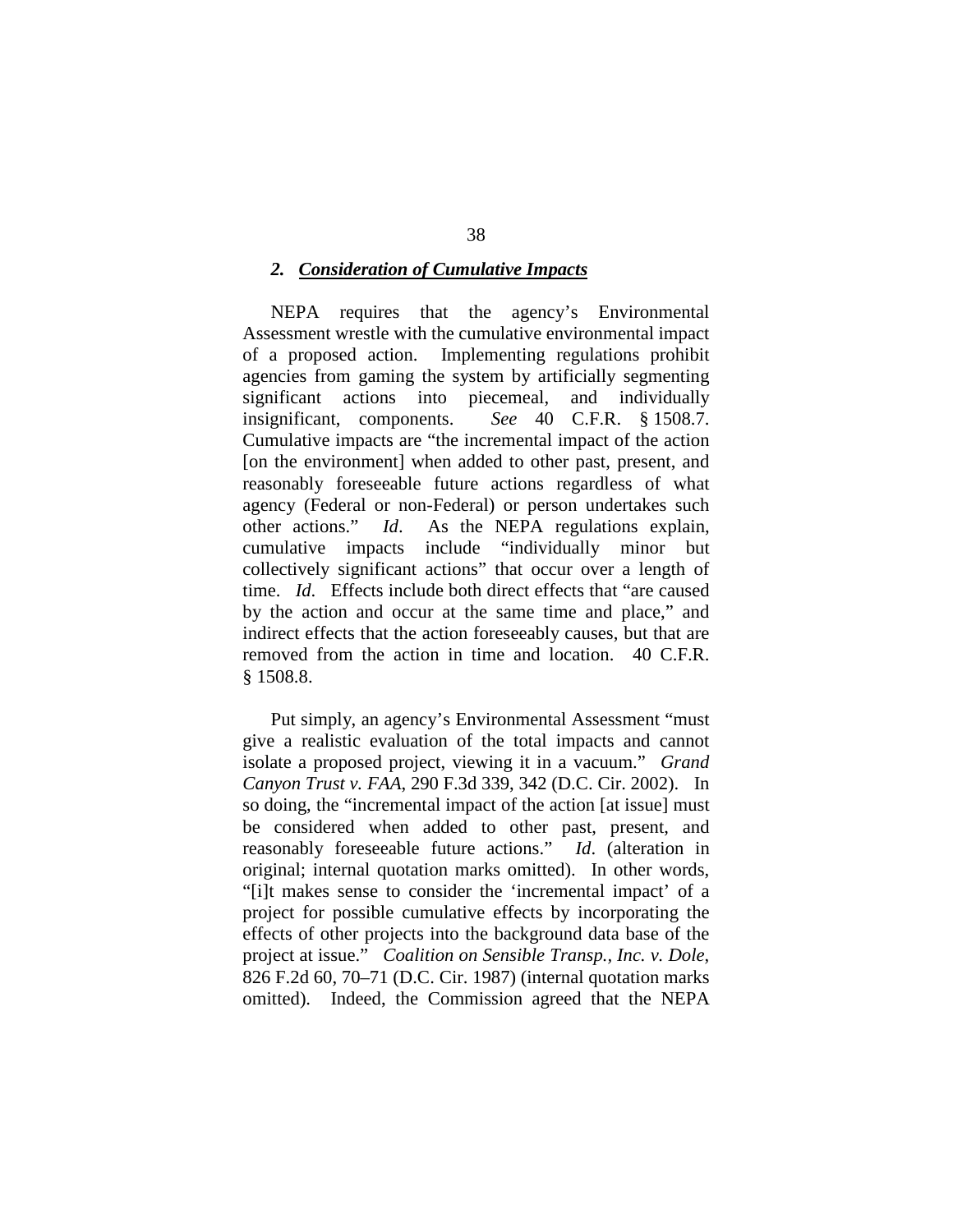cumulative-effects analysis had to account for all past impacts of the dams' construction and operation, including the enduring or ongoing effects of past actions.

The Conservation Groups' challenge to the Commission's cumulative impact analysis under NEPA largely mirrors their objections to the Fish and Wildlife Service's Biological Opinion. *See supra* Section III.A*.* That makes sense because the Environmental Assessment itself relies heavily on the Service's Biological Opinion in establishing the current operation of the Coosa Project as the baseline for measuring environmental impacts. *Licensing Order* at P 100.As a result, the Service's failure to factor the damage already wrought by the construction of dams into the cumulative impacts analysis fatally infected this aspect of the Commission's NEPA decision as well. The Commission gave scant attention to those past actions that had led to and were perpetuating the Coosa River's heavily damaged and fragile ecosystem. Nor did it offer any substantive analysis of how the present impacts of those past actions would combine and interact with the added impacts of the 30-year licensing decision. The Commission's cumulative impact analysis left out critical parts of the equation and, as a result, fell far short of the NEPA mark.

**C**

Finally, we note that in this case, the question of whether the Commission complied with its statutory obligations under the Federal Power Act's licensing provisions is subsumed by questions concerning its compliance with countervailing statutory restrictions imposed by NEPA and ESA. The propriety of the Commission's decision under the Federal Power Act, on these facts, thus stands or falls on the merits of